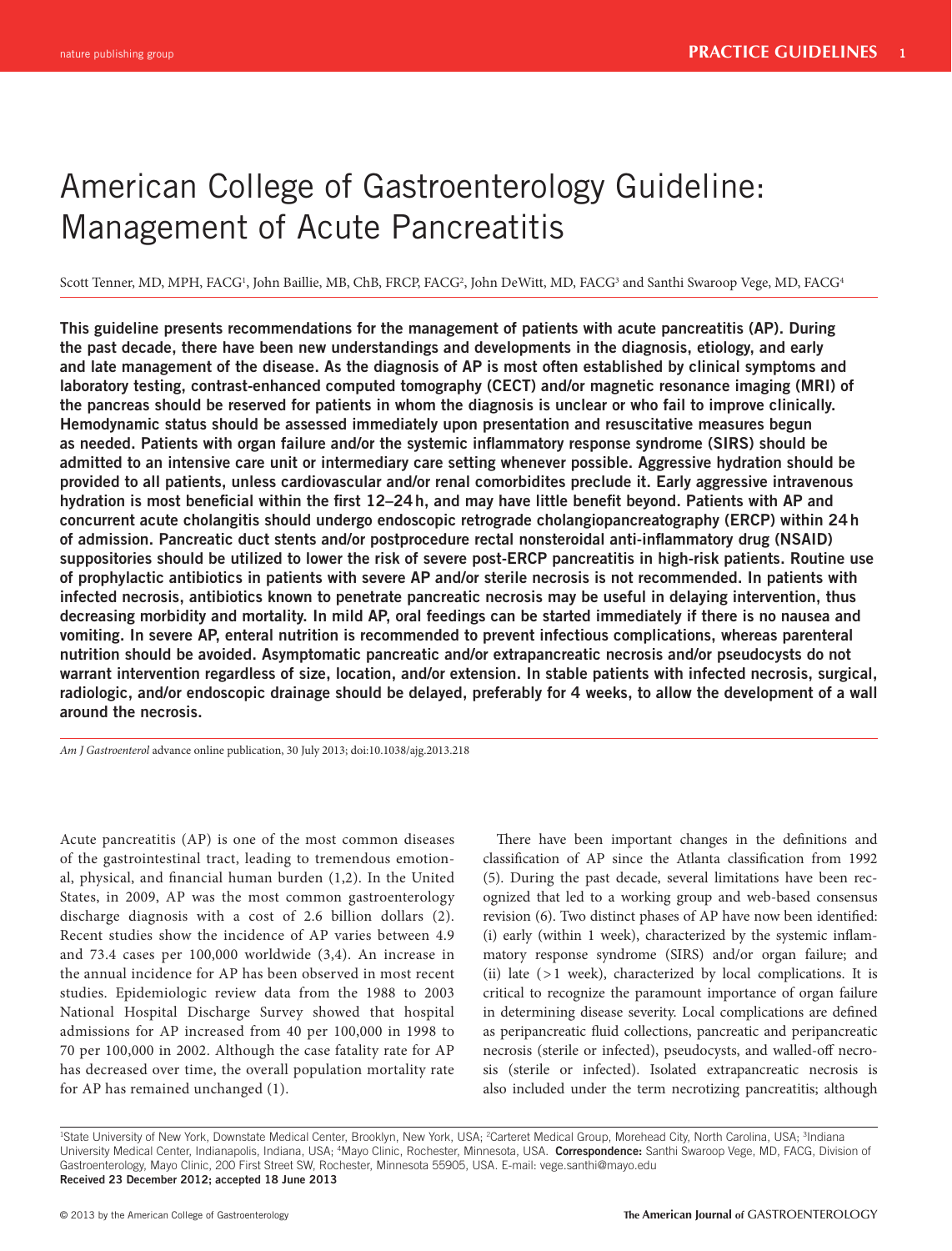| recommendation |                                                                                                                                                     |  |
|----------------|-----------------------------------------------------------------------------------------------------------------------------------------------------|--|
| High           | Further research is very unlikely to change our confidence in<br>the estimate of effect.                                                            |  |
| Moderate       | Further research is likely to have an important impact on<br>our confidence in the estimate of effect and may change the<br>estimate.               |  |
| Low            | Further research is very likely to have an important impact on<br>our confidence in the estimate of effect and is likely to change<br>the estimate. |  |
| Very low       | Any estimate of the effect is very uncertain.                                                                                                       |  |

# Table 1. GRADE system of quality of evidence and strength of

outcomes like persistent organ failure, infected necrosis, and mortality of this entity are more often seen when compared to interstitial pancreatitis, these complications are more commonly seen in patients with pancreatic parenchymal necrosis (7). There is now a third intermediate grade of severity, moderately severe AP, that is characterized by local complications in the absence of persistent organ failure. Patients with moderately severe AP may have transient organ failure, lasting < 48 h. Moderately severe AP may also exacerbate underlying comorbid disease but is associated with a low mortality. Severe AP is now defined entirely on the presence of persistent organ failure (defined by a modified Marshall Score) (8).

We first discuss the diagnosis, etiology, and severity of AP. We then focus on the early medical management of AP followed by a discussion of the management of complicated disease, most notably pancreatic necrosis. Early management focuses on advancements in our understanding of aggressive intravenous hydration, which when applied early appears to decrease morbidity and mortality  $(9,10)$ . The evolving issues of antibiotics, nutrition, and endoscopic, radiologic, surgical, and other minimally invasive interventions will be addressed.

 A search of MEDLINE via the OVID interface using the MeSH term "acute pancreatitis" limited to clinical trials, reviews, guidelines, and meta-analysis for the years 1966 – 2012 was undertaken without language restriction, as well as a review of clinical trials and reviews known to the authors were performed for the preparation of this document. The GRADE system was used to grade the strength of recommendations and the quality of evidence (11). An explanation of the quality of evidence and strength of the recommendations is shown in **Table 1** . Each section of the document presents the key recommendations related to the section topic, followed by a summary of the supporting evidence. A summary of recommendations is provided in **Table 2** .

# **DIAGNOSIS**

#### *Recommendations*

1. The diagnosis of AP is most often established by the presence of 2 of the 3 following criteria: (i) abdominal pain consistent with the disease, (ii) serum amylase and/or lipase greater than three times the upper limit of normal, and/or

(iii) characteristic findings from abdominal imaging (strong recommendation, moderate quality of evidence).

2. Contrast-enhanced computed tomography (CECT) and/or magnetic resonance imaging (MRI) of the pancreas should be reserved for patients in whom the diagnosis is unclear or who fail to improve clinically within the first 48-72h after hospital admission or to evaluate complications (strong recommendation, low quality of evidence).

# DIAGNOSIS: CLINICAL PRESENTATION

 Patients with AP typically present with epigastric or left upper quadrant pain. The pain is usually described as constant with radiation to the back, chest, or flanks, but this description is nonspecific. The intensity of the pain is usually severe, but can be variable. The intensity and location of the pain do not correlate with severity. Pain described as dull, colicky, or located in the lower abdominal region is not consistent with AP and suggests an alternative etiology. Abdominal imaging may be helpful to determine the diagnosis of AP in patients with atypical presentations.

# DIAGNOSIS: LABORATORY PARAMETERS

Because of limitations in sensitivity, specificity, and positive and negative predictive value, serum amylase alone cannot be used reliably for the diagnosis of AP and serum lipase is preferred. Serum amylase in AP patients generally rises within a few hours after the onset of symptoms and returns to normal values within 3-5 days; however, it may remain within the normal range on admission in as many as one-fifth of patients (12,13). Compared with lipase, serum amylase returns more quickly to values below the upper limit of normal. Serum amylase concentrations may be normal in alcohol-induced AP and hypertriglyceridemia. Serum amylase concentrations might be high in the absence of AP in macroamylasaemia (a syndrome characterized by the formation of large molecular complexes between amylase and abnormal immunoglobulins), in patients with decreased glomerular filtration rate, in diseases of the salivary glands, and in extrapancreatic abdominal diseases associated with inflammation, including acute appendicitis, cholecystitis, intestinal obstruction or ischemia, peptic ulcer, and gynecological diseases.

Serum lipase appears to be more specific and remains elevated longer than amylase after disease presentation. Despite recommendations of previous investigators ( 14 ) and guidelines for the management of AP (15) that emphasize the advantage of serum lipase, similar problems with the predictive value remain in certain patient populations, including the existence of macrolipasemia. Lipase is also found to be elevated in a variety of nonpancreatic diseases, such as renal disease, appendicitis, cholecystitis, and so on. In addition, an upper limit of normal greater than 3–5 times may be needed in diabetics who appear to have higher median lipase compared with nondiabetic patients for unclear reasons (16,17). A Japanese consensus conference to determine appropriate "cutoff" values for amylase and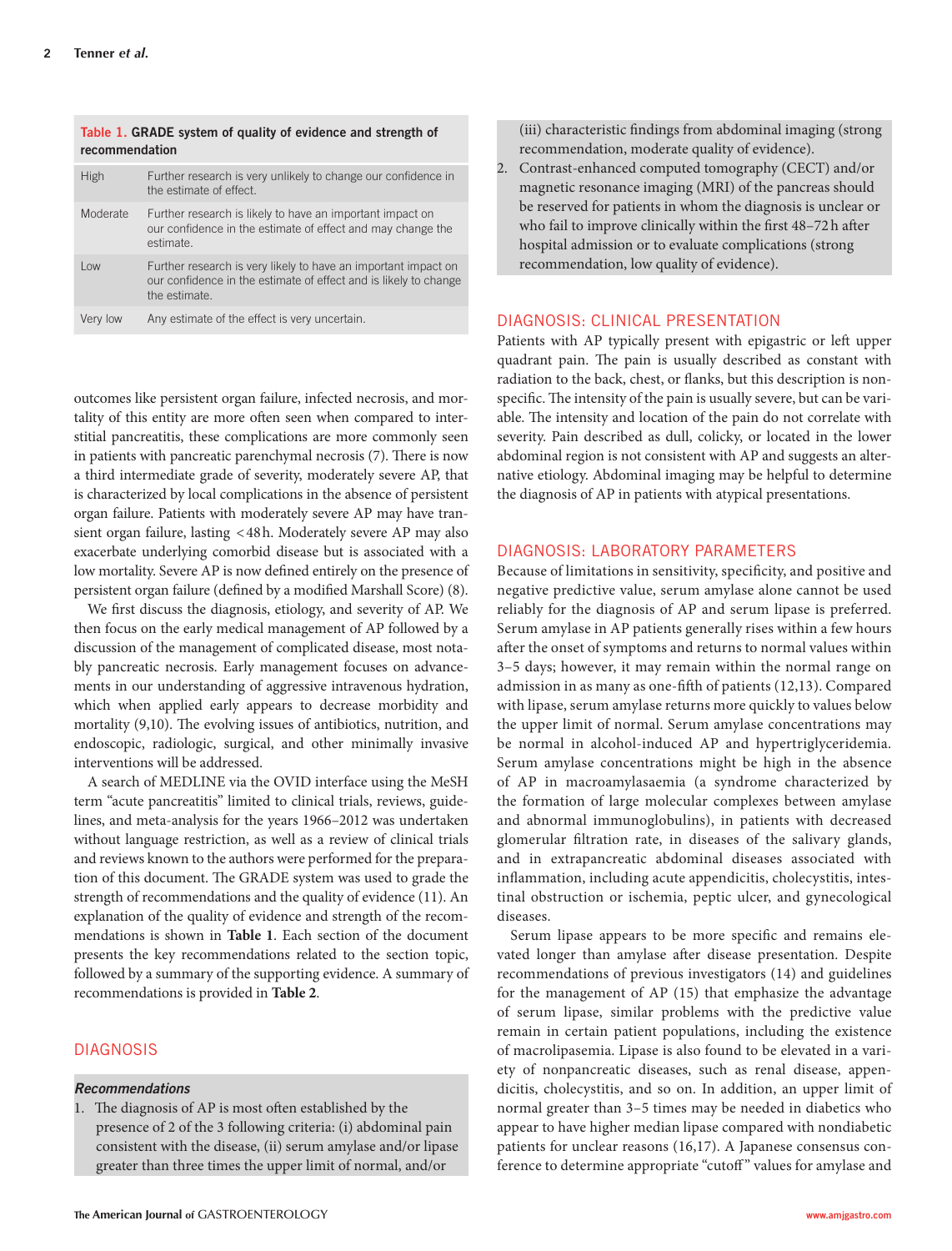#### **Table 2. Summary of recommendations**

Diagnosis

- 1. The diagnosis of AP is most often established by the presence of two of the three following criteria: (i) abdominal pain consistent with the disease, (ii) serum amylase and/or lipase greater than three times the upper limit of normal, and/or (iii) characteristic findings from abdominal imaging (strong recommendation, moderate quality of evidence).
- 2. Contrast-enhanced computed tomographic (CECT) and/or magnetic resonance imaging (MRI) of the pancreas should be reserved for patients in whom the diagnosis is unclear or who fail to improve clinically within the first 48–72 h after hospital admission (strong recommendation, low quality of evidence).

Etiology

- 3. Transabdominal ultrasound should be performed in all patients with acute pancreatitis (strong recommendation, low quality of evidence).
- 4. In the absence of gallstones and/or history of significant history of alcohol use, a serum triglyceride should be obtained and considered the etiology if  $>$  1,000 mg/dl (conditional recommendation, moderate quality of evidence).
- 5. In a patient older than 40 years, a pancreatic tumor should be considered as a possible cause of acute pancreatitis (conditional recommendation, low quality of evidence).
- 6. Endoscopic investigation in patients with acute idiopathic pancreatitis should be limited, as the risks and benefits of investigation in these patients are unclear (conditional recommendation, low quality of evidence).
- 7. Patients with idiopathic pancreatitis should be referred to centers of expertise (conditional recommendation, low quality of evidence).
- 8. Genetic testing may be considered in young patients ( < 30 years old) if no cause is evident and a family history of pancreatic disease is present (conditional recommendation, low quality of evidence).

#### Initial assessment and risk stratification

- 9. Hemodynamic status should be assessed immediately upon presentation and resuscitative measures begun as needed (strong recommendation, moderate quality of evidence).
- 10. Risk assessment should be performed to stratify patients into higher- and lower-risk categories to assist triage, such as admission to an intensive care setting (conditional recommendation, moderate quality of evidence).
- 11. Patients with organ failure should be admitted to an intensive care unit or intermediary care setting whenever possible (strong recommendation, low quality of evidence).

Initial management

- 12. Aggressive hydration, defined as 250-500 ml per hour of isotonic crystalloid solution should be provided to all patients, unless cardiovascular and/or renal comorbidites exist. Early aggressive intravenous hydration is most beneficial the first 12-24 h, and may have little benefit beyond (strong recommendation, moderate quality of evidence).
- 13. In a patient with severe volume depletion, manifest as hypotension and tachycardia, more rapid repletion (bolus) may be needed (conditional recommendation, moderate quality of evidence).
- 14. Lactated Ringer's solution may be the preferred isotonic crystalloid replacement fluid (conditional recommendation, moderate quality of evidence).
- 15. Fluid requirements should be reassessed at frequent intervals within 6h of admission and for the next 24-48 h. The goal of aggressive hydration should be to decrease the blood urea nitrogen (strong recommendation, moderate quality of evidence).

ERCP in acute pancreatitis

- 16. Patients with acute pancreatitis and concurrent acute cholangitis should undergo ERCP within 24 h of admission (strong recommendation, moderate quality of evidence).
- 17. ERCP is not needed in most patients with gallstone pancreatitis who lack laboratory or clinical evidence of ongoing biliary obstruction (strong recommendation, low quality of evidence).
- 18. In the absence of cholangitis and/or jaundice, MRCP or endoscopic ultrasound (EUS) rather than diagnostic ERCP should be used to screen for choledocholithiasis if highly suspected (conditional recommendation, low quality of evidence).
- 19. Pancreatic duct stents and/or postprocedure rectal nonsteroidal anti-inflammatory drug (NSAID) suppositories should be utilized to prevent severe post-ERCP pancreatitis in high-risk patients (conditional recommendation, moderate quality of evidence).

The role of antibiotics in acute pancreatitis

- 20. Antibiotics should be given for an extrapancreatic infection, such as cholangitis, catheter-acquired infections, bacteremia, urinary tract infections, pneumonia (strong recommendation, high quality of evidence).
- 21. Routine use of prophylactic antibiotics in patients with severe acute pancreatitis is not recommended (strong recommendation, moderate quality of evidence).
- 22. The use of antibiotics in patients with sterile necrosis to prevent the development of infected necrosis is not recommended (strong recommendation, moderate quality of evidence).
- 23. Infected necrosis should be considered in patients with pancreatic or extrapancreatic necrosis who deteriorate or fail to improve after 7 10 days of hospitalization. In these patients, either (i) initial CT-guided fine needle aspiration (FNA) for Gram stain and culture to guide use of appropriate antibiotics or (ii) empiric use of antibiotics without CT FNA should be given (strong recommendation, low quality of evidence).

Table 2 continued on the following page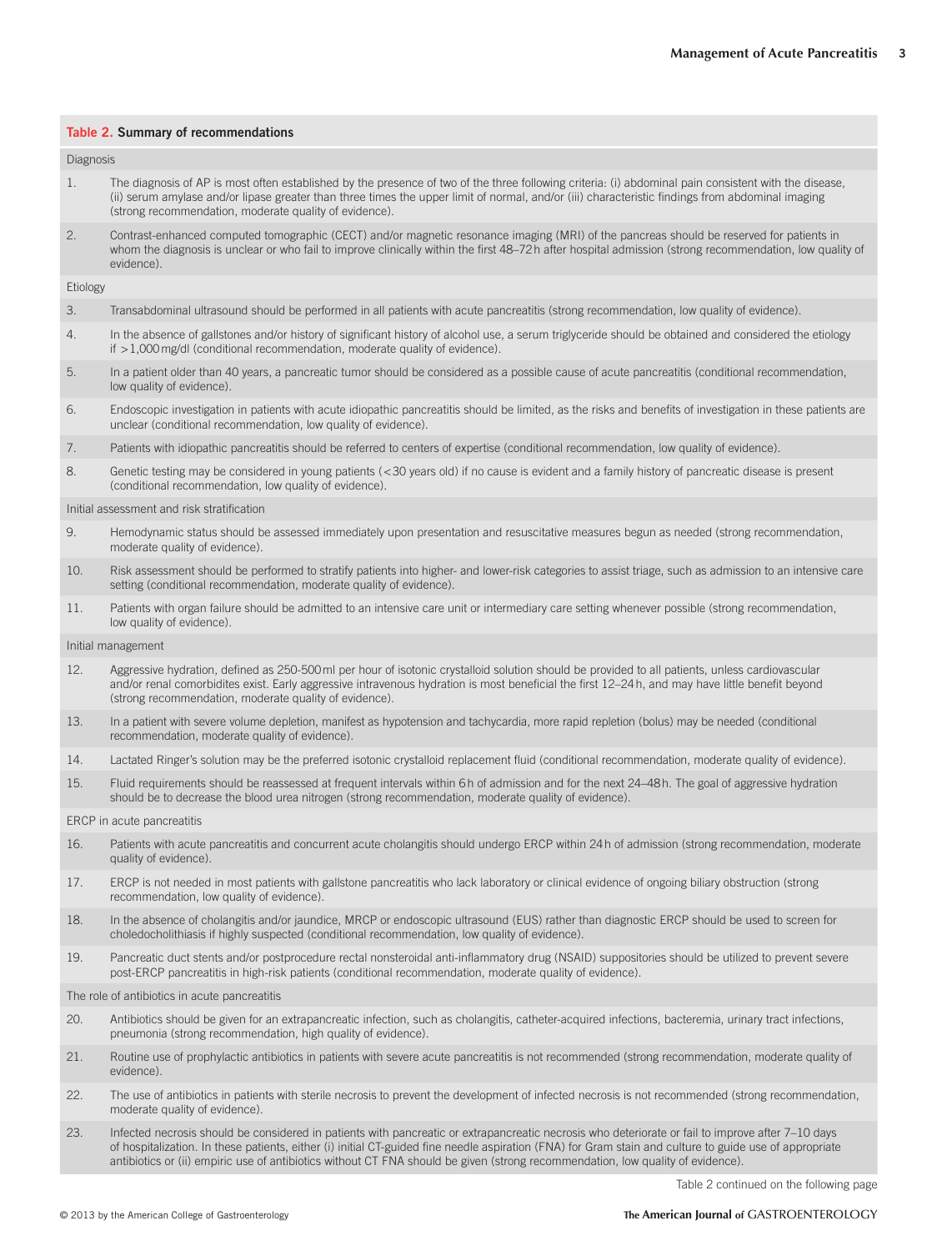| Table 2. Continued                        |                                                                                                                                                                                                                                                                                                                               |  |  |
|-------------------------------------------|-------------------------------------------------------------------------------------------------------------------------------------------------------------------------------------------------------------------------------------------------------------------------------------------------------------------------------|--|--|
| 24.                                       | In patients with infected necrosis, antibiotics known to penetrate pancreatic necrosis, such as carbapenems, quinolones, and metronidazole, may<br>be useful in delaying or sometimes totally avoiding intervention, thus decreasing morbidity and mortality (conditional recommendation, low quality of<br>evidence).        |  |  |
| 25.                                       | Routine administration of antifungal agents along with prophylactic or therapeutic antibiotics is not recommended (conditional recommendation, low<br>quality of evidence).                                                                                                                                                   |  |  |
| Nutrition in acute pancreatitis           |                                                                                                                                                                                                                                                                                                                               |  |  |
| 26.                                       | In mild AP, oral feedings can be started immediately if there is no nausea and vomiting, and abdominal pain has resolved (conditional recommenda-<br>tion, moderate quality of evidence).                                                                                                                                     |  |  |
| 27.                                       | In mild AP, initiation of feeding with a low-fat solid diet appears as safe as a clear liquid diet (conditional recommendations, moderate quality of<br>evidence).                                                                                                                                                            |  |  |
| 28.                                       | In severe AP, enteral nutrition is recommended to prevent infectious complications. Parenteral nutrition should be avoided unless the enteral route is<br>not available, not tolerated, or not meeting caloric requirements (strong recommendation, high quality of evidence).                                                |  |  |
| 29.                                       | Nasogastric delivery and nasojejunal delivery of enteral feeding appear comparable in efficacy and safety (strong recommendation, moderate quality<br>of evidence).                                                                                                                                                           |  |  |
| The role of surgery in acute pancreatitis |                                                                                                                                                                                                                                                                                                                               |  |  |
| 30.                                       | In patients with mild AP, found to have gallstones in the gallbladder, a cholecystectomy should be performed before discharge to prevent a recurrence<br>of AP (strong recommendation, moderate quality of evidence).                                                                                                         |  |  |
| 31.                                       | In a patient with necrotizing biliary AP, in order to prevent infection, cholecystectomy is to be deferred until active inflammation subsides and fluid<br>collections resolve or stabilize (strong recommendation, moderate quality of evidence).                                                                            |  |  |
| 32.                                       | The presence of asymptomatic pseudocysts and pancreatic and/or extrapancreatic necrosis do not warrant intervention, regardless of size, location,<br>and/or extension (strong recommendation, moderate quality of evidence).                                                                                                 |  |  |
| 33.                                       | In stable patients with infected necrosis, surgical, radiologic, and/or endoscopic drainage should be delayed preferably for more than 4 weeks to allow<br>liquefication of the contents and the development of a fibrous wall around the necrosis (walled-off necrosis) (strong recommendation, low quality of<br>evidence). |  |  |
| 34.                                       | In symptomatic patients with infected necrosis, minimally invasive methods of necrosectomy are preferred to open necrosectomy (strong recommen-<br>dation, low quality of evidence).                                                                                                                                          |  |  |
|                                           | AP, acute pancreatitis; CT, computed tomography; ERCP, endoscopic retrograde cholangiopancreatography; MRCP, magnetic resonance cholangiopancreatography.                                                                                                                                                                     |  |  |

lipase could not reach consensus on appropriate upper limits of normal (18). Assays of many other pancreatic enzymes have

been assessed during the past 15 years, but none seems to offer better diagnostic value than those of serum amylase and lipase (19). Although most studies show a diagnostic efficacy of greater than 3-5 times the upper limit of normal, clinicians must consider the clinical condition of the patient when evaluating amylase and lipase elevations. When a doubt regarding the diagnosis of AP exists, abdominal imaging, such as CECT, is recommended.

# DIAGNOSIS: ABDOMINAL IMAGING

Abdominal imaging is useful to confirm the diagnosis of AP. CECT provides over 90% sensitivity and specificity for the diagnosis of AP (20). Routine use of CECT in patients with AP is unwarranted, as the diagnosis is apparent in many patients and most have a mild, uncomplicated course. However, in a patient failing to improve after 48-72 (e.g., persistent pain, fever, nausea, unable to begin oral feeding), CECT or MRI imaging is recommended to assess local complications such as pancreatic necrosis (21-23). Computed tomography (CT) and MRI are comparable in the early assessment of AP (24). MRI, by employing magnetic resonance cholangiopancreatography (MRCP), has the advantage

of detecting choledocholithiasis down to 3 mm diameter and pancreatic duct disruption while providing high-quality imaging for diagnostic and/or severity purposes. MRI is helpful in patients with a contrast allergy and renal insufficiency where T2-weighted images without gadolinium contrast can diagnose pancreatic necrosis  $(24)$ .

# ETIOLOGY

# *Recommendations*

- 1. Transabdominal ultrasound should be performed in all patients with AP (strong recommendation, low quality of evidence).
- 2. In the absence of gallstones and/or history of significant history of alcohol use, a serum triglyceride should be obtained and considered the etiology if  $> 1,000 \,\text{mg/dl}$ . (conditional recommendation, moderate quality of evidence).
- 3. In a patient > 40 years old, a pancreatic tumor should be considered as a possible cause of AP (conditional recommendation, low quality of evidence).
- 4. Endoscopic investigation of an elusive etiology in patients with AP should be limited, as the risks and benefits of investigation in these patients are unclear (conditional recommendation, low quality of evidence).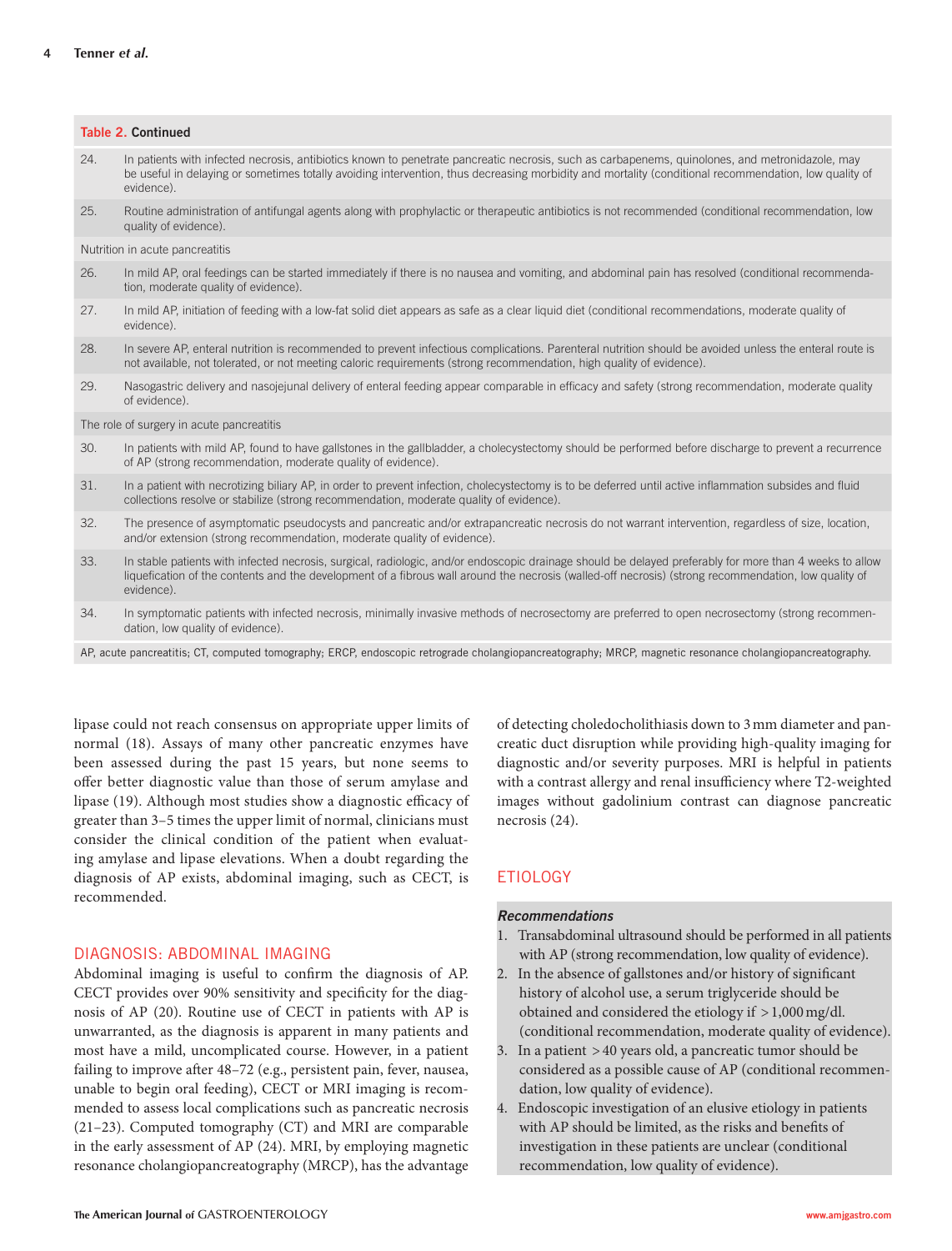- 5. Patients with idiopathic AP (IAP) should be referred to centers of expertise (conditional recommendation, low quality of evidence).
- 6. Genetic testing may be considered in young patients ( < 30 years old) if no cause is evident and a family history of pancreatic disease is present (conditional recommendation, low quality of evidence).

#### ETIOLOGY: GALLSTONES AND ALCOHOL

The etiology of AP can be readily established in most patients. The most common cause of AP is gallstones  $(40-70%)$  and alcohol (25-35%) (25-27). Because of the high prevalence and importance of preventing recurrent disease, abdominal ultrasound to evaluate for cholelithiasis should be performed on all patients with AP  $(28-30)$ . Identification of gallstones as the etiology should prompt referral for cholecystectomy to prevent recurrent attacks and potential biliary sepsis (29,30). Gallstone pancreatitis is usually an acute event and resolves when the stone is removed or passes spontaneously.

Alcohol-induced pancreatitis often manifests as a spectrum, ranging from discrete episodes of AP to chronic irreversible silent changes. The diagnosis should not be entertained unless a person has a history of over 5 years of heavy alcohol consumption (31). "Heavy" alcohol consumption is generally considered to be  $> 50 g$ per day, but is often much higher (32). Clinically evident AP occurs in  $\lt$  5% of heavy drinkers (33); thus, there are likely other factors that sensitize individuals to the effects of alcohol, such as genetic factors and tobacco use (27,33,34).

#### OTHER CAUSES OF AP

 In the absence of alcohol or gallstones, caution must be exercised when attributing a possible etiology for AP to another agent or condition. Medications, infectious agents, and metabolic causes such as hypercalcemia and hyperparathyroidism are rare causes, often falsely identified as causing AP (35-37). Although some drugs such as 6-mercaptopurine, azathioprine, and DDI (2',3'dideoxyinosine) can clearly cause AP, there are limited data supporting most medications as causative agents (35). Primary and secondary hypertriglyceridemia can cause AP; however, these account for only 1-4% of cases (36). Serum triglycerides should rise above 1,000 mg/dl to be considered the cause of AP (38,39). A lactescent (milky) serum has been observed in as many as 20% of patients with AP, and therefore a fasting triglyceride level should be re-evaluated 1 month after discharge when hypertriglyceridemia is suspected (40). Although most do not, any benign or malignant mass that obstructs the main pancreatic can result in AP. It has been estimated that 5-14% of patients with benign or malignant pancreatobiliary tumors present with apparent IAP (41-43). Historically, adenocarcinoma of the pancreas was considered a disease of old age. However, increasingly patients in their 40s—and occasionally younger-are presenting with pancreatic cancer. This entity should be suspected in any patient  $>40$  years of age with idiopathic pancreatitis, especially those with a prolonged or recurrent course (27,44,45). Thus, a contrast-enhanced CT scan or MRI is needed in these patients. A more extensive evaluation including endoscopic ultrasound (EUS) and/or MRCP may be needed initially or after a recurrent episode of IAP (46).

#### IDIOPATHIC AP

IAP is defined as pancreatitis with no etiology established after initial laboratory (including lipid and calcium level) and imaging tests (transabdominal ultrasound and CT in the appropriate patient) (47). In some patients an etiology may eventually be found, yet in others no definite cause is ever established. Patients with IAP should be evaluated at centers of excellence focusing on pancreatic disease, providing advanced endoscopy services and a combined multidisciplinary approach.

 Anatomic and physiologic anomalies of the pancreas occur in 10-15% of the population, including pancreas divisum and sphincter of Oddi dysfunction (48). It remains controversial if these disorders alone cause AP (49). There may be a combination of factors, including anatomic and genetic, that predispose to the development of AP in susceptible individuals (48). Endoscopic therapy, focusing on treating pancreas divisum and/or sphincter of Oddi dysfunction, carries a significant risk of precipitating AP and should be performed only in specialized units (50,51). The influence of genetic defects, such as cationic trypsinogen mutations, SPINK, or CFTR mutations, in causing AP is being increasingly recognized. These defects, furthermore, may also increase the risk of AP in patients with anatomic anomalies, such as pancreas divisum (48). However, the role of genetic testing in AP has yet to be determined, but may be useful in patients with more than one family member with pancreatic disease (34). Individuals with IAP and a family history of pancreatic diseases should be referred for formal genetic counseling.

### INITIAL ASSESSMENT AND RISK STRATIFICATION

#### *Recommendations*

- 1. Hemodynamic status should be assessed immediately upon presentation and resuscitative measures begun as needed (strong recommendation, moderate quality of evidence).
- 2. Risk assessment should be performed to stratify patients into higher- and lower-risk categories to assist triage, such as admission to an intensive care setting (conditional recommendation, low to moderate quality of evidence).
- 3. Patients with organ failure should be admitted to an intensive care unit or intermediary care setting whenever possible (strong recommendation, low quality of evidence).

#### SUMMARY OF EVIDENCE

#### **Definition of severe AP**

 Most episodes of AP are mild and self-limiting, needing only brief hospitalization. Mild AP is defined by the absence of organ failure and/or pancreatic necrosis (5,6). By 48h after admission, these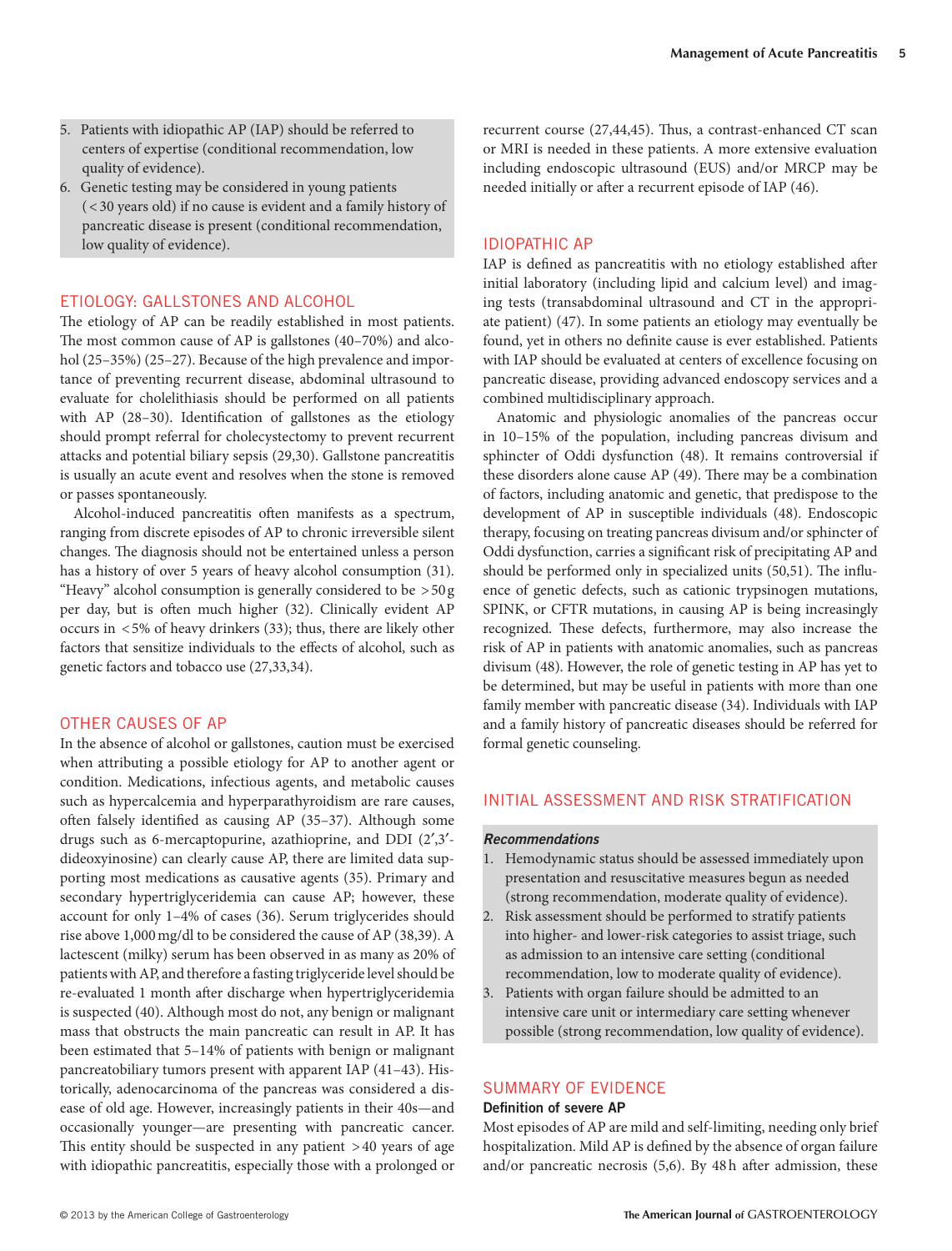patients typically would have substantially improved and begun refeeding. In patients with severe disease, two phases of AP are recognized: early (within the first week) and late. Local complications include peripancreatic fluid collections and pancreatic and peripancreatic necrosis (sterile or infected). Most patients with severe disease present to the emergency room with no organ failure or pancreatic necrosis; unfortunately, this has led to many errors in clinical management of this disease (52). These errors include failure to provide adequate hydration, failure to diagnose and treat cholangitis, and failure to treat early organ failure. For this reason, it is critical for the clinician to recognize the importance of not falsely labeling a patient with mild disease within the first 48 h of admission for AP.

Severe AP occurs in 15-20% of patients (53). Severe AP is defined by the presence of persistent (fails to resolve within 48 h) organ failure and/or death (6). Historically, in the absence of organ failure, local complications from pancreatitis, such as pancreatic necrosis, were also considered severe disease (5,6,53). However, these local complications (including pancreatic necrosis with or without transient organ failure) define moderately severe AP (see **Table 3**). Moderately severe acute pancreatitis is characterized by the presence of transient organ failure or local or systematic complications in the absence of persistent organ failure (6). An example of a patient with moderately severe acute pancreatitis is one who has peripancreatic fluid collections and prolonged abdominal pain, leukocytosis and, fever, causing the patient to remain hospitalized for 7-10 days. In the absence of persistent organ failure, mortality in patients with this entity is less than severe acute pancreatitis. If persistent organ failure develops in a patient with necrotizing pancreatitis, it is then considered severe disease.

Organ failure had previously been defined as shock (systolic blood pressure <90 mm Hg), pulmonary insufficiency (PaO,  $<$  60 mm Hg), renal failure (creatinine  $>$  2 mg/dl after rehydration), and/or gastrointestinal bleeding  $($  > 500 ml of blood loss/24 h) (53). The Revised Atlanta Criteria now define organ failure as a score of 2 or more for one of these organ systems using the modified Marshall scoring system  $(6,8)$ . The authors feel that rather than calculate a Marshal score (which may be complex for the busy clinician), relying on the older Atlanta definitions would be as useful. Further study is needed to validate the need for using the Marshal score.

Pancreatic necrosis is defined as diffuse or focal areas of nonviable pancreatic parenchyma  $>$  3 cm in size or  $>$  30% of the pancreas ( 53 ). Pancreatic necrosis can be sterile or infected (discussed below). In the absence of pancreatic necrosis, in mild disease the edematous pancreas is defined as interstitial pancreatitis. Although there is some correlation between infection, pancreatic necrosis, hospital length of stay, and organ failure, both patients with sterile necrosis and infected necrosis may develop organ failure (55,56) . The presence of infection within the necrosis probably does not increase the likelihood of present or future organ failure. Patients with sterile necrosis can suffer from organ failure and appear as ill clinically as those patients with infected necrosis. Persistent organ failure is now defined by a Modified Marshal Score (6,8).

Table 3. Definitions of severity in acute pancreatitis: comparison **of Atlanta and recent revision** 

| Atlanta criteria (1993)                       | <b>Atlanta Revision (2013)</b>               |  |  |
|-----------------------------------------------|----------------------------------------------|--|--|
| Mild acute pancreatitis                       | Mild acute pancreatitis                      |  |  |
| Absence of organ failure                      | Absence of organ failure                     |  |  |
| Absence of local complications                | Absence of local complications               |  |  |
| Severe acute pancreatitis                     | Moderately severe acute pancreatitis         |  |  |
| 1. Local complications <b>AND/OR</b>          | 1. Local complications <b>AND/OR</b>         |  |  |
| 2. Organ failure                              | 2. Transient organ failure (<48h)            |  |  |
| GI bleeding $(>500 \text{ cc}/24 \text{ hr})$ | Severe acute pancreatitis                    |  |  |
| Shock – SBP $\leq$ 90 mm Hg                   | Persistent organ failure > 48 h <sup>a</sup> |  |  |
| $PaO.2 \leq 60\%$                             |                                              |  |  |
| Creatinine $\geq$ 2 mg/dl                     |                                              |  |  |
|                                               |                                              |  |  |

GI, gastrointestinal; SBP, systolic blood pressure.

<sup>a</sup> Persistent organ failure is now defined by a Modified Marshal Score (6,8)

 Isolated extrapancreatic necrosis is also included under the term necrotizing pancreatitis. This entity, initially thought to be a nonspecific anatomic finding with no clinical significance, has become better characterized and is associated with adverse outcomes, such as organ failure and persistent organ failure, but these outcomes are less frequent. Extrapancreatic necrosis is more often appreciated during surgery than being identified on imaging studies. Although most radiologists can easily identify pancreatic parenchymal necrosis, in the absence of surgical intervention, extrapancreatic necrosis is appreciated less often (7).

#### **Predicting severe AP**

 Clinicians have been largely unable to predict which patients with AP will develop severe disease. Uniformly, severity scoring systems are cumbersome, typically require 48 h to become accurate, and when the score demonstrates severe disease, the patient's condition is obvious regardless of the score (52,57,58). The new scoring systems, such as the BISAP (59), have not shown to be more accurate than the other scoring systems (60,61). In general, AP-specific scoring systems have a limited value, as they provide little additional information to the clinician in the evaluation of patients and may delay appropriate management (52).

 Although laboratory testing such as the hematocrit and blood urea nitrogen (BUN) can assist clinicians ( 52,62,63 ), no laboratory test is practically available or consistently accurate to predict severity in patients with AP  $(64-66)$ . Even the acute-phase reactant C-reactive protein (CRP), the most widely studied inflammatory marker in AP, is not practical as it takes 72 h to become accurate (54). CT and/or MRI imaging also cannot reliably determine severity early in the course of AP, as necrosis usually is not present on admission and may develop after  $24-48h(24,67)$ . Thus, in the absence of any available test to determine severity, close examination to assess early fluid losses, hypovolemic shock, and symptoms suggestive of organ dysfunction is crucial.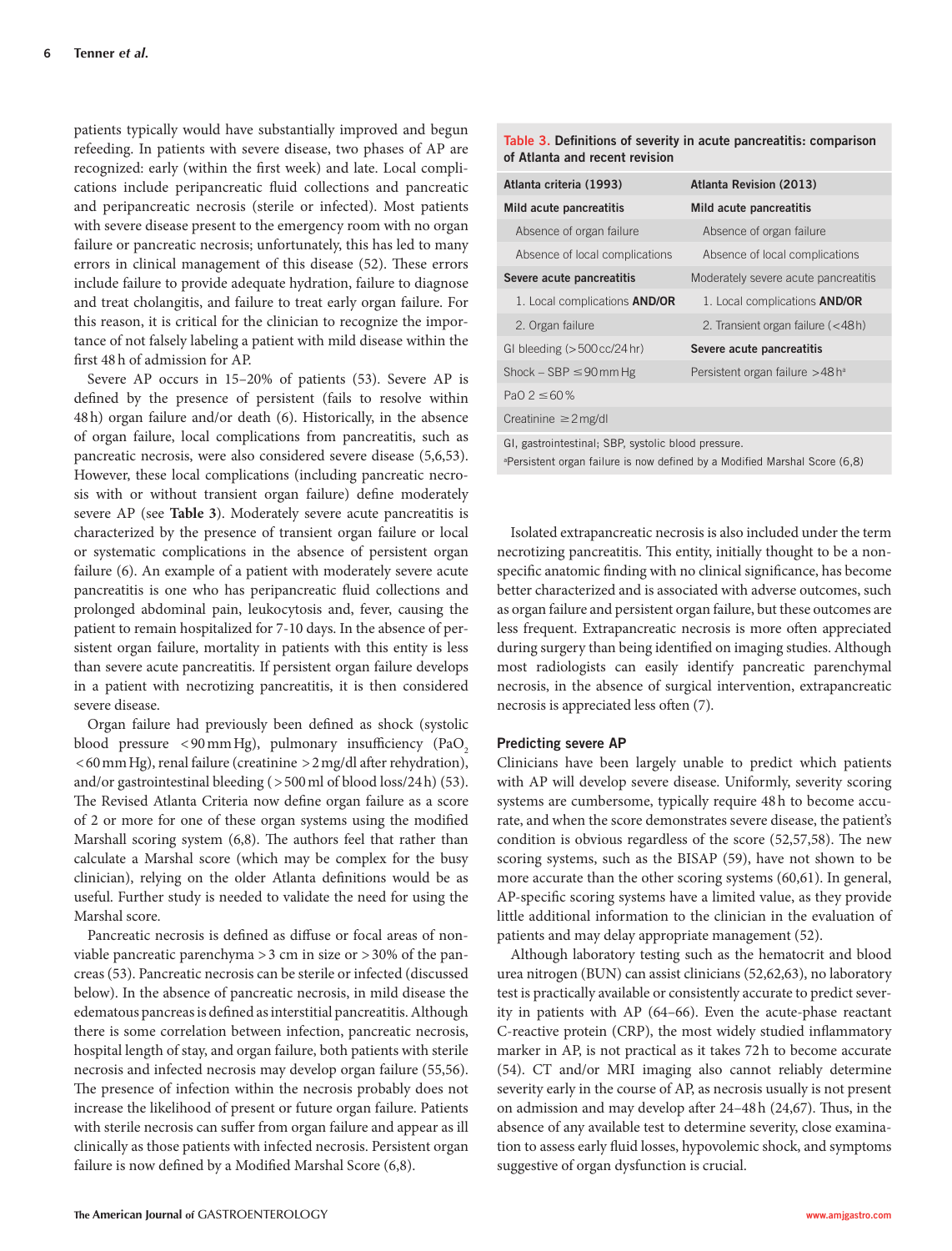#### Table 4. Clinical findings associated with a severe course for **initial risk assessmental**

*Patient characteristics*

Age  $> 55$  years (53,57)

Obesity (BMI  $>$  30 kg/m<sup>2</sup>) (68)

Altered mental status (69)

Comorbid disease (53)

*The systemic inflammatory response syndrome (SIRS)* (6,53,54,70,71) Presence of > 2 of the following criteria:

–pulse > 90 beats / min

– respirations  $>$  20/min or PaCO $_{_2}$   $>$  32 mm Hg

– temperature  $> 38^{\circ}$ C or  $< 36^{\circ}$ C

 $-WBC$  count  $>12,000$  or  $<$  4,000 cells/mm<sup>3</sup> or  $>10\%$  immature neutrophils (bands)

*Laboratory fi ndings*

 $BUN > 20$  mg/dl (63)

Rising BUN (63)

 $HCT > 44\%$  (62)

Rising HCT (62)

Elevated creatinine (72)

*Radiology fi ndings*

Pleural effusions (73)

Pulmonary infiltrates (53)

Multiple or extensive extrapancreatic collections (67)

BMI, body mass index; BUN, blood urea nitrogen; HCT, hematocrit; WBC, white blood cell.

<sup>a</sup>The presence of organ failure and/or pancreatic necrosis defines severe acute pancreatitis.

 Rather than depending on a scoring system to predict severity of AP, clinicians need to be aware of intrinsic patient-related risk factors, including laboratory and imaging risk factors, for the development of severe disease (Table 4). These include: a patient's age, comorbid health problems, body mass index (74), the presence of SIRS (70,71), signs of hypovolemia such as an elevated BUN (63) and an elevated hematocrit  $(62)$ , presence of pleural effusions and/or infiltrates  $(73)$ , altered mental status  $(69)$ , and other factors ( 54,72 ) ( **Table 3** ).

During the early phase of the disease (within the first week), death occurs as a result of the development, persistence, and progressive nature of organ dysfunction (75,76). The development of organ failure appears to be related to the development and persistence of SIRS. The reversal of and early organ failure has been shown to be important in preventing morbidity and mortality in patients with AP (77,78). Although the presence of SIRS during the initial 24 h has a high sensitivity for predicting organ failure and mortality, the presence of SIRS lacks specificity for severe disease (41%). The lack of specificity is due to the fact that the presence of SIRS is not as important as its persistence. For this reason, patients with persistent SIRS, particularly those who are tachypnic and/or tachycardic, should be admitted to an intensive care unit or similar unit for aggressive intravenous hydration and close monitoring.

# INITIAL MANAGEMENT

# *Recommendations*

- 1. Aggressive hydration, defined as 250-500 ml per hour of isotonic crystalloid solution should be provided to all patients, unless cardiovascular, renal, or other related comorbid factors exist. Early aggressive intravenous hydration is most beneficial during the first 12-24 h, and may have little benefit beyond this time period (strong recommendation, moderate quality of evidence).
- 2. In a patient with severe volume depletion, manifest as hypotension and tachycardia, more rapid repletion (bolus) may be needed (conditional recommendation, moderate quality of evidence).
- 3. Lactated Ringer's solution may be the preferred isotonic crystalloid replacement fluid (conditional recommendation, moderate quality of evidence).
- 4. Fluid requirements should be reassessed at frequent intervals within 6h of admission and for the next 24-48h. The goal of aggressive hydration should be to decrease the BUN (strong recommendation, moderate quality of evidence).

# EARLY AGGRESSIVE INTRAVENOUS HYDRATION

 Despite dozens of randomized trials, no medication has been shown to be effective in treating AP (32,53). However, an effective intervention has been well described: early aggressive intravenous hydration. Recommendations regarding aggressive hydration are based on expert opinion (10,52,53), laboratory experiments (79,80), indirect clinical evidence (62,63,81,82), epidemiologic studies (59), and both retrospective and prospective clinical trials (9,83).

The rationale for early aggressive hydration in AP arises from observation of the frequent hypovolemia that occurs from multiple factors affecting patients with AP, including vomiting, reduced oral intake, third spacing of fluids, increased respiratory losses, and diaphoresis. In addition, researchers hypothesize that a combination of microangiopathic effects and edema of the inflamed pancreas decreases blood flow, leading to increased cellular death, necrosis, and ongoing release of pancreatic enzymes activating numerous cascades. Inflammation also increases vascular permeability, leading to increased third space fluid losses and worsening of pancreatic hypoperfusion that leads to increased pancreatic parenchymal necrosis and cell death (84). Early aggressive intravenous fluid resuscitation provides micro- and macrocirculatory support to prevent serious complications such as pancreatic necrosis  $(10)$ .

 Although there are limited prospective data that aggressive intravenous hydration can be monitored and/or guided by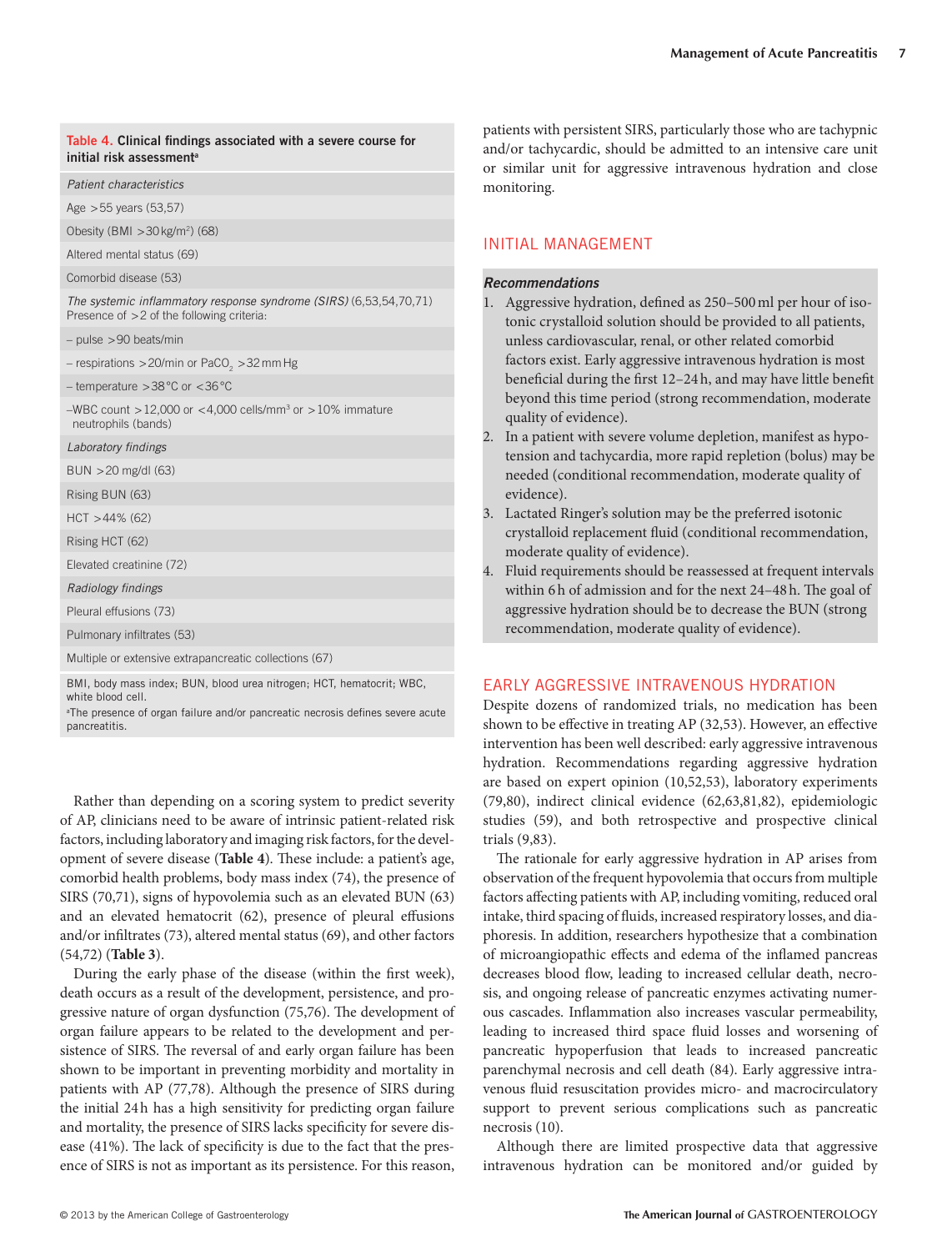laboratory markers, the use of hematocrit  $(62)$ , BUN  $(63,83)$ , and creatinine (72) as surrogate markers for successful hydration has been widely recommended (10,15,52,53). Although no firm recommendations regarding absolute numbers can be made at this time, the goal to decrease hematocrit (demonstrating hemodilution) and BUN (increasing renal perfusion) and maintain a normal creatinine during the first day of hospitalization cannot be overemphasized.

Although some human trials have shown a clear benefit to aggressive hydration (9,85,86), other studies have suggested that aggressive hydration may be associated with an increased morbidity and mortality (87,88). These variable study findings may be partly explained by critical differences in study design. Although these studies raise concerns about the continuous use of aggressive hydration over 48 h, the role of early hydration (within the first  $6 - 12h$ ) was not addressed in these negative studies. In addition, these negative studies included sicker patients who would have required large volumes of hydration by the 48 h time point (87,88). Consistently, the human studies in AP that focused on the initial rate of hydration early in the course of treatment (within the first 24h) demonstrated a decrease in both morbidity and mortality (9,85,86). Although the total volume of hydration at 48h after admission appears to have little or no impact on patient outcome, early aggressive intravenous hydration, during the first 12-24 h, with close monitoring is of paramount importance.

 In a well-designed prospective randomized trial, hydration with a lactated Ringer's solution appears to be more beneficial, resulting in fewer patients developing SIRS as compared with patients receiving normal  $(0.9\%)$  saline  $(83)$ . The benefit of using lactated Ringer's solution in large-volume resuscitation has been shown in other disease states to lead to better electrolyte balance and improved outcomes (89,90). In AP, there are additional theoretical benefits to using the more pH-balanced lactated Ringer's solution for fluid resuscitation compared with normal saline. Low pH activates the trypsinogen, makes the acinar cells more susceptible to injury and increases the severity of established AP in experimental studies. Although both are isotonic crystalloid solutions, normal saline given in large volumes may lead to the development of a non-anion gap, hyperchloremic metabolic acidosis (83).

 It is important to recognize that aggressive early hydration will require caution for certain groups of patients, such as the elderly, or those with a history of cardiac and/or renal disease in order to avoid complications such as volume overload, pulmonary edema, and abdominal compartment syndrome (91). Measurement of the central venous pressure via a centrally placed catheter is most commonly used to determine volume status in this setting. However, data indicate that the intrathoracic blood volume index may have a better correlation with cardiac index than central venous pressure. Measurement of intrathoracic blood volume index may therefore allow more accurate assessment of volume status for patients managed in the intensive care unit. Patients not responding to intravenous hydration early (within 6-12h) may not benefit from continued aggressive hydration.

# ERCP IN AP

The role of ERCP in AP is related to the management of choledocholithiasis. Although ERCP can be used to identify pancreatic ductal disruption in patients with severe AP, possibly leading to interventions for the so-called dislocated duct syndrome, a consensus has never emerged that ERCP should be performed routinely for this purpose (52).

# *Recommendations*

- 1. Patients with AP and concurrent acute cholangitis should undergo ERCP within 24 h of admission (strong recommendation, moderate quality of evidence).
- 2. ERCP is not needed early in most patients with gallstone pancreatitis who lack laboratory or clinical evidence of ongoing biliary obstruction (strong recommendation, moderate quality of evidence).
- 3. In the absence of cholangitis and/or jaundice, MRCP or EUS rather than diagnostic ERCP should be used to screen for choledocholithiasis if highly suspected (conditional recommendation, moderate quality of evidence).
- 4. Pancreatic duct stents and/or postprocedure rectal nonsteroidal anti-inflammatory drug (NSAID) suppositories should be utilized to lower the risk of severe post-ERCP pancreatitis in high-risk patients (conditional recommendation, moderate quality of evidence).

#### THE ROLE OF ERCP IN AP

 Fortunately, most gallstones that cause AP readily pass to the duodenum and are lost in the stool (92). However in a minority of patients, persistent choledocholithiasis can lead to ongoing pancreatic duct and/or biliary tree obstruction, leading to severe AP and/or cholangitis. Removal of obstructing gallstones from the biliary tree in patients with AP should reduce the risk of developing these complications.

There have been several clinical trials performed to answer the question: does early ERCP (within 24–72h of onset) in acute biliary pancreatitis reduces the risk of progression of AP to severe disease (organ failure and/or necrosis)? Neoptolemos et al. (93) studied 121 patients with probable acute biliary pancreatitis, stratified for severity according to the modified Glasgow criteria. The trial was performed in a single center in the United Kingdom. Patients with predicted severe AP had fewer complications if they underwent ERCP within 72h of admission (24% vs. 61%,  $P$  < 0.05). When patients with concurrent acute cholangitis (who would obviously benefit from early ERCP) were excluded, the difference remained significant (15% vs.  $61\%$ ,  $P=0.003$ ). Mortality was not significantly different in the two groups. Fan et al. (94) reported a study of 195 patients with suspected biliary pancreatitis stratified for severity according to Ranson's criteria. Patients in the study group underwent ERCP within 24 h of admission and those in the control group were offered conservative management. The control group was offered ERCP if acute cholangitis developed. Those who underwent early ERCP had fewer complications (13% vs. 54%,  $P = 0.002$ ).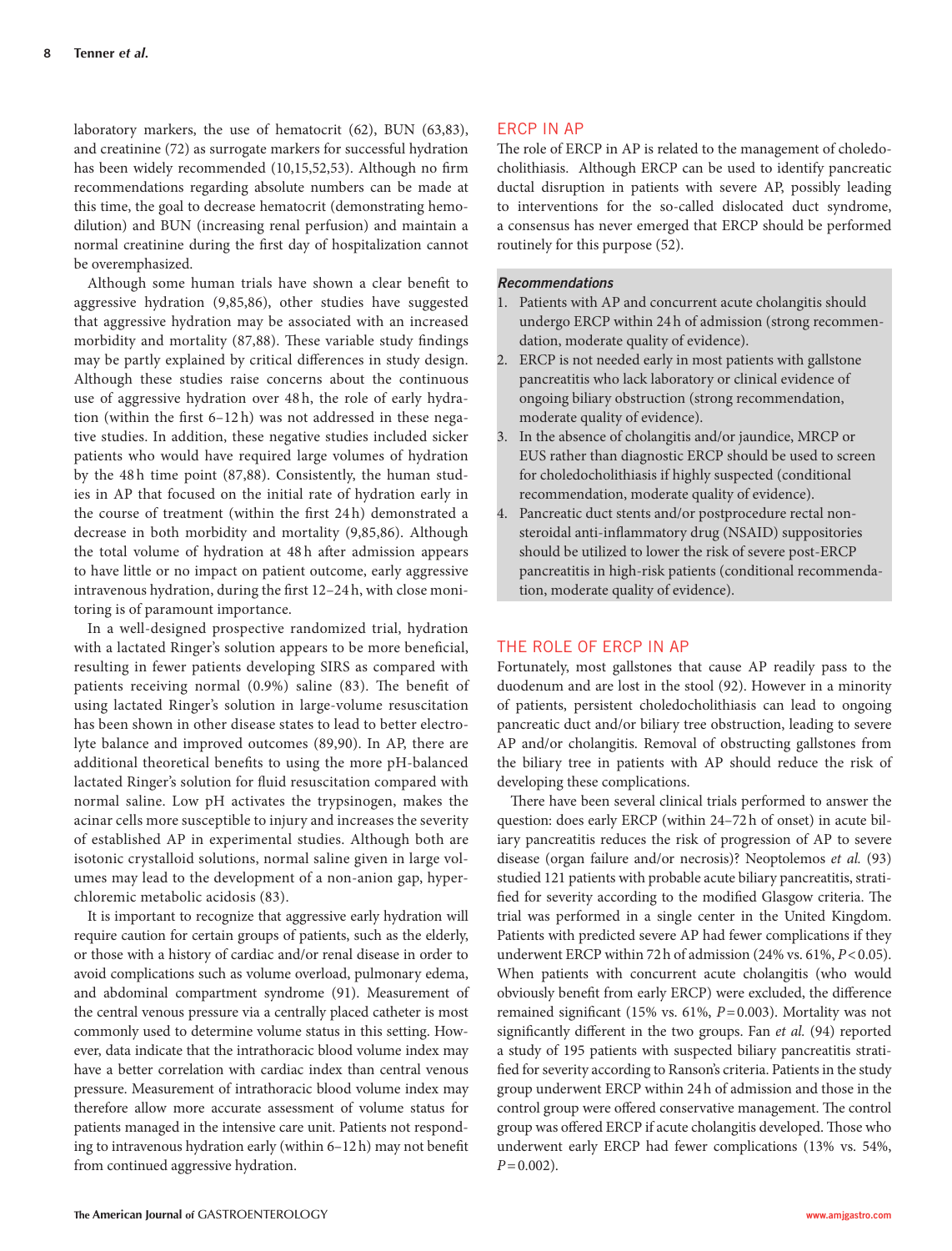Based on these studies, it was unclear whether patients with severe AP in the absence of acute cholangitis benefit from early ERCP. Therefore, Folsch et al. (95) organized a multicenter study of ERCP in acute biliary pancreatitis that excluded patients most likely to benefit, namely those with a serum bilirubin  $>$  5 mg/dl. Thus, patients with acute cholangitis and/or obvious biliary tree obstruction underwent early ERCP and were not included in the study. This study focused on determining the benefit of early ERCP in preventing severe AP in the absence of biliary obstruction. Although this study has been widely criticized for design flaws and the unusually high mortality of patients with mild disease (8% compared with an expected 1%), no benefit in morbidity and/or mortality was seen in patients who underwent early ERCP. From this study, it appears that the benefit of early ERCP is seen in patients with AP complicated by acute cholangitis and biliary tree obstruction, but not severe AP in the absence of acute cholangitis.

More recent studies have confirmed that early ERCP within 24 h of admission decreases morbidity and mortality in patients with AP complicated by biliary sepsis (96,97). A dilated biliary tree in the absence of an elevated bilirubin and other signs of sepsis should not be confused with cholangitis, but may indicate the presence of a common bile duct stone. In patients with biliary pancreatitis who have mild disease, and in patients who improve, ERCP before cholecystectomy has been shown to be of limited value and may be harmful. Noninvasive imaging studies are the preferred diagnostic modalities in these patients (EUS and/or MRCP). However, it is not clear if any testing needs to be performed in patients who improve.

#### PREVENTING POST-ERCP PANCREATITIS

 AP remains the most common complication of ERCP. Historically, this complication was seen in 5-10% of cases and in 20-40% of certain high-risk procedures (50,98). Over the past 15 years, the risk of post-ERCP pancreatitis has decreased to 2-4% and the risk of severe AP to  $\langle 1/500 (50, 98)$ . In general, the decrease in post-ERCP AP and severe AP is related to increased recognition of high-risk patients and high-risk procedures in which ERCP should be avoided and the application of appropriate interventions to prevent AP and severe AP (50).

 Patients with normal or near-normal bile duct and liver tests have a lower likelihood of a common bile duct stone and/or other pathology (stricture, tumor). In these patients, diagnostic ERCP has largely been replaced by EUS or MRCP as the risk of post-ERCP pancreatitis is greater in a patient with normal caliber bile duct and normal bilirubin (odds ratio 3.4 for post-ERCP pancreatitis) as compared with a patient who is jaundiced with a dilated common bile duct (odds ratio 0.2 for post-ERCP pancreatitis) (99). Furthermore, MRCP and EUS are as accurate as diagnostic ERCP and pose no risk of pancreatitis (98).

 For patients undergoing a therapeutic ERCP, three well-studied interventions to decrease the risk of post-ERCP pancreatitis, especially severe disease, include: (i) guidewire cannulation, (ii) pancreatic duct stents, and (iii) rectal NSAIDs. Guidewire cannulation (cannulation of the bile duct and pancreatic duct by a guidewire inserted through a catheter) decreases the risk of pancreatitis (100) by avoiding hydrostatic injury to the pancreas that may occur with the use of radiocontrast agents. In a study of 400 consecutive patients randomized to contrast or guidewire cannulation, there were no cases of AP in the guidewire group as compared with 8 cases in the contrast group  $(P < 0.001)$ . A more recent study in 300 patients prospectively randomized to guidewire cannulation compared with conventional contrast injection also found a decrease in post-ERCP pancreatitis in the guidewire group (101). However, the reduction in post-ERCP pancreatitis may not be entirely related to guidewire cannulation (102) and may have been related to less need for precut sphincterotomy in patients undergoing guidewire cannulation. Regardless, guidewire cannulation compared with conventional contrast cannulation appears to decrease the risk of severe post-ERCP AP (103,104).

 Placement of a pancreatic duct stent decreases the risk of severe post-ERCP pancreatitis in high-risk patients, such as those undergoing ampullectomy, endoscopic sphincter of Oddi manometry, or pancreatic interventions during ERCP. A 2007 meta-analysis published by Andriulli et al. (105), which evaluated 4 randomized, prospective trials including 268 patients, showed that pancreatic duct stent placement affords a twofold drop in the incidence of post-ERCP pancreatitis (24.1%) vs. 12%; *P* = 0.009; odds ratio: 0.44, 95% confidence interval: 0.24-0.81). Although further study is needed, smaller 3 French (Fr) unflanged pancreatic stents appear to lower the risk of post-ERCP pancreatitis  $(P=0.0043)$ , pass more spontaneously  $(P=0.0001)$ , and cause less pancreatic ductal changes (24% vs. 80%) as compared with larger 4 Fr, 5 Fr, or 6 Fr stents (106). However, 3 Fr pancreatic stent placement is more technically demanding because of the need to use a very floppy (0.018-inch diameter) guidewire. Although prophylactic pancreatic duct stenting is a cost-effective strategy for the prevention of post-ERCP pancreatitis for high-risk patients (107), a higher incidence of severe pancreatitis has been reported in patients with failed pancreatic duct stenting (108). Pancreatic duct stenting is not always technically feasible, with reported failure rates ranging from 4 to 10% (108). In addition, long-term complications from pancreatic duct stenting, such as chronic pancreatitis, may occur and further study is needed (49).

 Although a large number of pharmacologic interventions for prophylaxis against post-ERCP pancreatitis have been studied (50), the results of the studies have been largely disappointing. The most promising group of drugs to attenuate the inflammatory response of AP are NSAIDs (109,110). Two clinical trials have shown that a 100 mg rectal suppository of diclofenac reduces the incidence of post-ERCP pancreatitis (111,112). In addition, a recent multicenter, double-blind, randomized placebo controlled trial of 602 patients undergoing a high-risk ERCP demonstrated a significant reduction of post-ERCP pancreatitis in patients given postprocedure rectal indomethacin (113). It is important to note that this study included only patients at a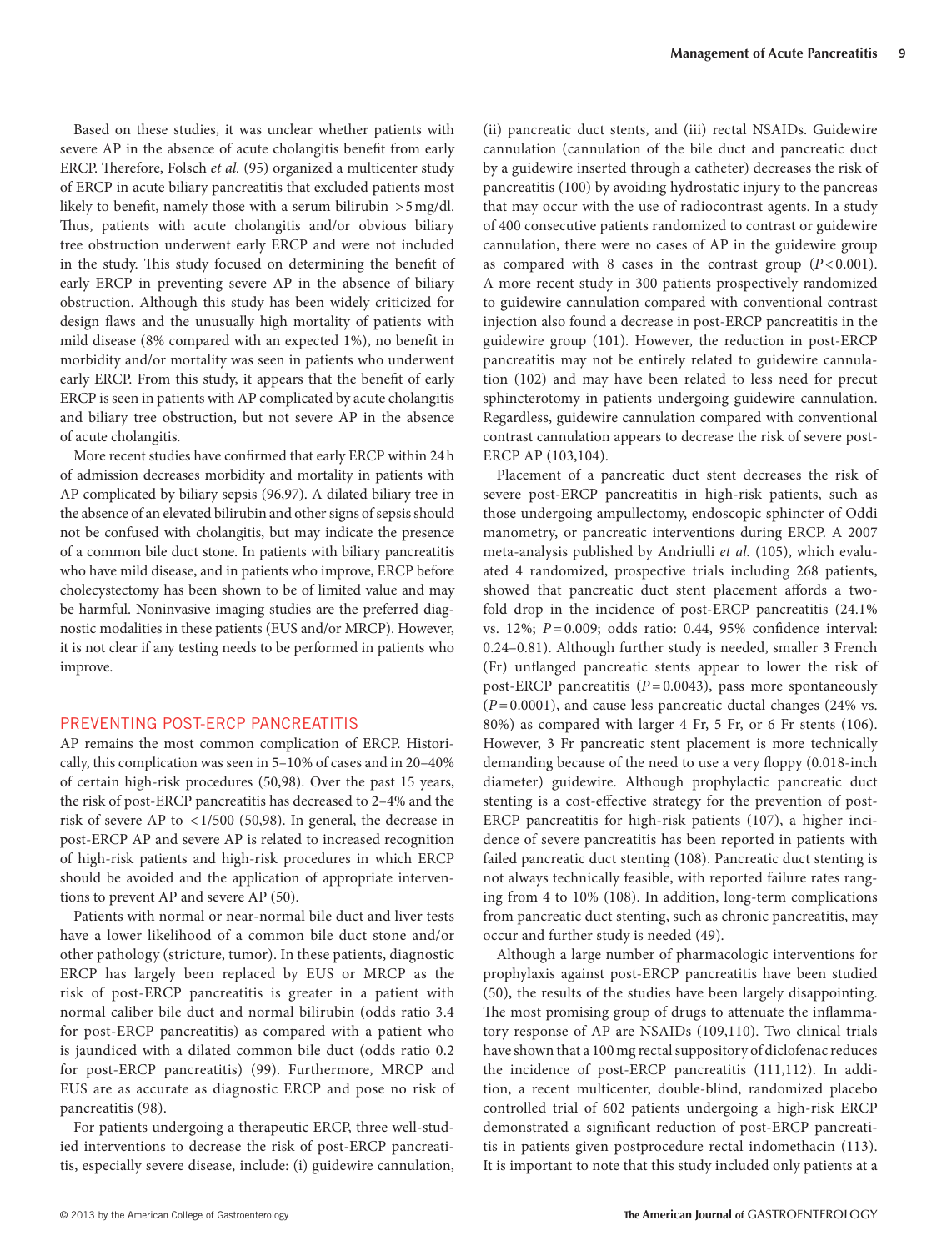high risk of developing post-ERCP pancreatitis and severe AP, which is the population that would benefit the most. When considering the costs, risks, and potential benefits reviewed in the published literature, rectal diclofenac and/or indomethacin should be considered before ERCP, especially in high-risk patients. Although further study is needed to define the optimal dose, at present it is reasonable to consider placement of two indomethacin 50 mg suppositories (total 100 mg) after ERCP in patients at a high risk of developing post-ERCP AP. However, until further study is performed, the placement of rectal NSAIDs does not replace the need for a pancreatic duct stent in the appropriate high-risk patient.

# THE ROLE OF ANTIBIOTICS IN AP

#### *Recommendations*

- 1. Antibiotics should be given for an extrapancreatic infection, such as cholangitis, catheter-acquired infections, bacteremia, urinary tract infections, pneumonia (strong recommendation, moderate quality of evidence).
- 2. Routine use of prophylactic antibiotics in patients with severe AP is not recommended (strong recommendation, moderate quality of evidence).
- 3. The use of antibiotics in patients with sterile necrosis to prevent the development of infected necrosis is not recommended (strong recommendation, moderate quality of evidence).
- 4. Infected necrosis should be considered in patients with pancreatic or extrapancreatic necrosis who deteriorate or fail to improve after 7-10 days of hospitalization. In these patients, either (i) initial CT-guided fine-needle aspiration (FNA) for Gram stain and culture to guide use of appropriate antibiotics or (ii) empiric use of antibiotics after obtaining necessary cultures for infectious agents, without CT FNA, should be given (strong recommendation, moderate evidence).
- 5. In patients with infected necrosis, antibiotics known to penetrate pancreatic necrosis, such as carbapenems, quinolones, and metronidazole, may be useful in delaying or sometimes totally avoiding intervention, thus decreasing morbidity and mortality (conditional recommendation, moderate quality of evidence).
- 6. Routine administration of antifungal agents along with prophylactic or therapeutic antibiotics is not recommended (conditional recommendation, low quality of evidence).

### **Infectious complications**

 Infectious complications, both pancreatic (infected necrosis) and extrapancreatic (pneumonia, cholangitis, bacteremia, urinary tract infections, and so on), are a major cause of morbidity and mortality in patients with AP. Many infections are hospitalacquired and may have a major impact on mortality (114). Fever, tachycardia, tachypnea, and leukocytosis associated with SIRS that may occur early in the course of AP may be indistinguishable from sepsis syndrome. When an infection is suspected, antibiotics should be given while the source of the infection is being investigated (53). However, once blood and other cultures are found to be negative and no source of infection is identified, antibiotics should be discontinued.

# PREVENTING THE INFECTION OF STERILE **NECROSIS**

The paradigm shift and controversy over using antibiotics in AP has centered on pancreatic necrosis. When compared with patients with sterile necrosis, patients with infected pancreatic necrosis have a higher mortality rate (mean 30%, range 14–69%) ( 53 ). For this reason, preventing infection of pancreatic necrosis is important. Although it was previously believed that infectious complications occur late in the course of the disease  $(115,116)$ , a recent review found that 27% of all cases of infected necrosis occur within the first  $14$  days  $(117)$ ; in another study, nearly half of all infections appear to occur within 7 days of admission (118).

 Although early unblinded trials suggested that administration of antibiotics may prevent infectious complications in patients with sterile necrosis (119,120), subsequent, better-designed trials have consistently failed to confirm an advantage (121-125). Because of the consistency of pancreatic necrosis, few antibiotics penetrate when given intravenously. The antibiotics shown to penetrate and used in clinical trials include carbapenems, quinolones, metronidazole, and high-dose cephalosporins (52,116,123). Since 1993, there have been 11 prospective, randomized trials with proper study design, participants, and outcome measures that evaluated the use of prophylactic antibiotics in severe AP (126). From this meta-analysis, the number needed to treat was 1,429 for one patient to benefit. It remains uncertain if a subgroup of patients with severe AP (such as extensive necrosis with organ failure) may benefit from antibiotics, but large studies required to determine whether any benefit exists will be difficult to perform. Based on the current literature, use of prophylactic antibiotics to prevent infection in patients with sterile necrosis (even predicted as having severe disease) is not recommended.

 Prevention of fungal infections in these patients is also not recommended. Although it was suggested that fungal infection may be a more common cause of mortality in AP, further study has not confirmed this finding (127). There is one successful randomized controlled, clinical trial that used selective decontamination of the bowel, targeting both bacteria and fungi, in order to prevent infected necrosis (128). Because of the decreased morbidity and mortality in this trial in patients with severe AP who had undergone selective decontamination, further study in this area is needed. Finally, probiotics should not be given in severe AP. Although earlier trials suggested a benefit, a very well-conducted, randomized controlled clinical trial demonstrated increased mortality (129). This lack of benefit has also been shown in a recent metaanalysis (130).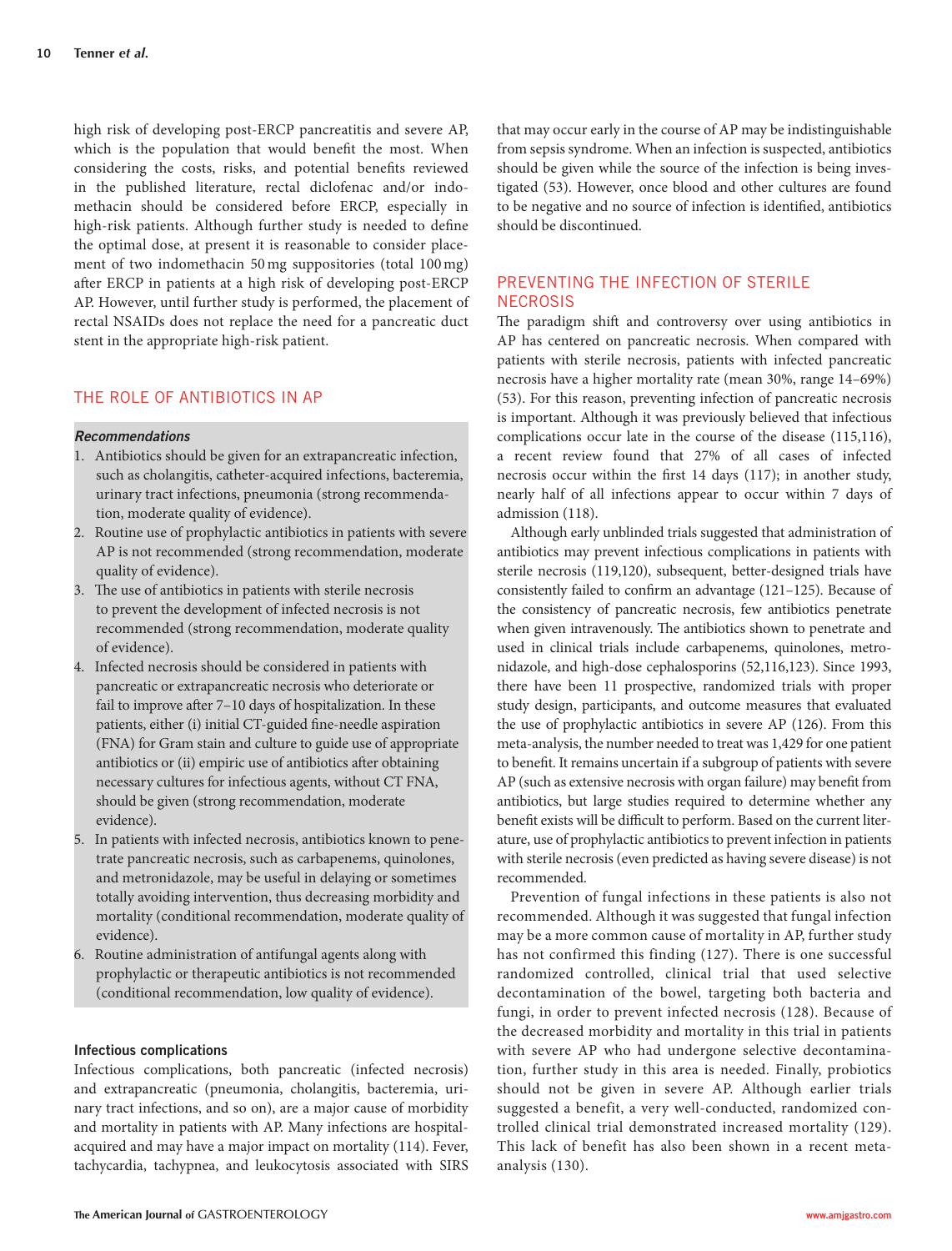#### **Infected necrosis**

 Rather than preventing infection, the role of antibiotics in patients with necrotizing AP is now to treat established infected necrosis. The concept that infected pancreatic necrosis requires prompt surgical debridement has also been challenged by multiple reports and case series showing that antibiotics alone can lead to resolution of infection and, in select patients, avoid surgery altogether (131-134). Garg et al. (134) reported 47/80 patients with infected necrosis over a 10-year period who were successfully treated conservatively with antibiotics alone (134). The mortality in the conservative group was 23% as compared with 54% in the surgical group. The same group published a meta-analysis of 8 studies involving 409 patients with infected necrosis of whom 324 were successfully treated with antibiotics alone (135). Overall, 64% of the patients with infected necrosis in this meta-analysis could be managed by conservative antibiotic treatment with 12% mortality, and only 26% underwent surgery. Thus, a select group of relatively stable patients with infected pancreatic necrosis could be managed by antibiotics alone without requiring percutaneous drainage. However, it should be cautioned that these patients require close supervision and percutaneous or endoscopic or necrosectomy should be considered if the patient fails to improve or deteriorates clinically.

# THE ROLE OF CT FNA

 The technique of computed tomography guided fine needle aspiration (CT FNA) has proven to be safe, effective, and



Figure 1. Management of pancreatic necrosis when infection is suspected. Infected necrosis should be considered in patients with pancreatic or extrapancreatic necrosis who deteriorate or fail to improve after 7-10 days of hospitalization. In these patients, either (i) initial computed tomographyguided fine needle aspiration (CT FNA) for Gram stain and culture to guide use of appropriate antibiotics or (ii) empiric use of antibiotics without CT FNA should be given. In patients with infected necrosis, antibiotics known to penetrate pancreatic necrosis may be useful in delaying intervention, thus decreasing morbidity and mortality. In stable patients with infected necrosis, surgical, radiologic, and/or endoscopic drainage should be delayed by preferably 4 weeks to allow the development of a wall around the necrosis (walled-off pancreatic necrosis).

accurate in distinguishing infected and sterile necrosis  $(53,136)$ . As patients with infected necrosis and sterile necrosis may appear similar with leukocytosis, fever, and organ failure  $(137)$ , it is impossible to separate these entities without needle aspiration. Historically, the use of antibiotics is best established in clinically proven pancreatic or extrapancreatic infection, and therefore CT FNA should be considered when an infection is suspected. An immediate review of the Gram stain will often establish a diagnosis. However, it may be prudent to begin antibiotics while awaiting microbiologic confirmation. If culture reports are negative, the antibiotics can be discontinued.

There is some controversy as to whether a CT FNA is necessary in all patients (**Figure 1**). In many patients, the CT FNA would not influence the management (138). Increased use of conservative management and minimally invasive drainage have decreased the use of FNA for the diagnosis of infected necrosis (54). Many patients with sterile or infected necrosis either improve quickly or become unstable, and decisions on intervention via a minimally invasive route will not be influenced by the results of the aspiration. A consensus conference concluded that FNA should only be used in select situations where there is no clinical response to antibiotics, such as when a fungal infection is suspected (54).

# NUTRITION IN AP

#### *Recommendations*

- 1. In mild AP, oral feedings can be started immediately if there is no nausea and vomiting, and the abdominal pain has resolved (conditional recommendation, moderate quality of evidence).
- 2. In mild AP, initiation of feeding with a low-fat solid diet appears as safe as a clear liquid diet (conditional recommendations, moderate quality of evidence).
- 3. In severe AP, enteral nutrition is recommended to prevent infectious complications. Parenteral nutrition should be avoided, unless the enteral route is not available, not tolerated, or not meeting caloric requirements (strong recommendation, high quality of evidence).
- 4. Nasogastric delivery and nasojejunal delivery of enteral feeding appear comparable in efficacy and safety (strong recommendation, moderate quality of evidence).

# SUMMARY OF EVIDENCE

#### **Nutrition in mild AP**

 Historically, despite the absence of clinical data, patients with AP were kept NPO (nothing by mouth) to rest the pancreas (32). Most guidelines in the past recommended NPO until resolution of pain and some suggested awaiting normalization of pancreatic enzymes or even imaging evidence of resolution of inflammation before resuming oral feedings (53). The need to place the pancreas at rest until complete resolution of AP no longer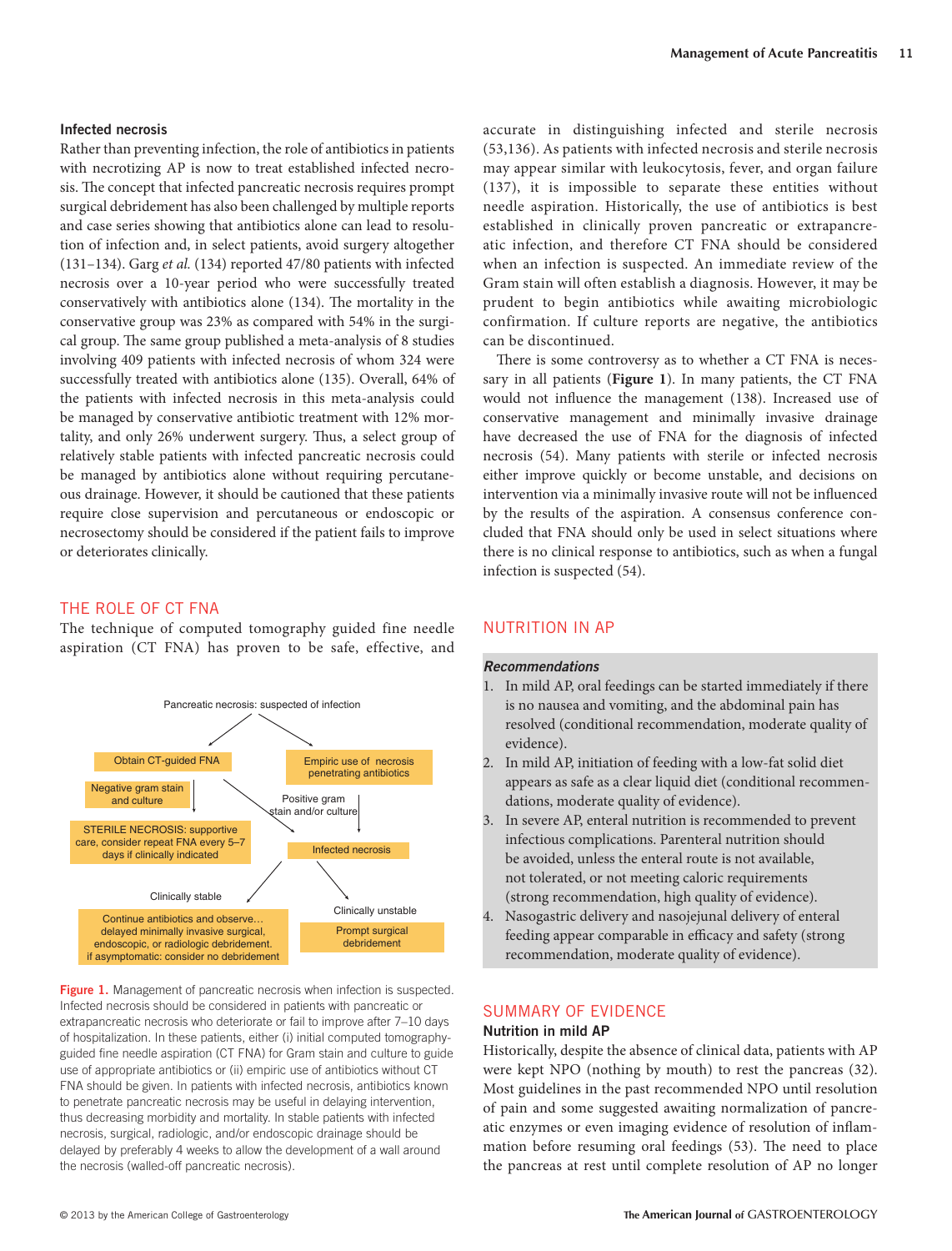seems imperative. The long-held assumption that the inflamed pancreas requires prolonged rest by fasting does not appear to be supported by laboratory and clinical observation (139). Clinical and experimental studies showed that bowel rest is associated with intestinal mucosal atrophy and increased infectious complications because of bacterial translocation from the gut. Multiple studies have shown that patients provided oral feeding early in the course of AP have a shorter hospital stay, decreased infectious complications, decreased morbidity, and decreased mortality (117,140-143).

 In mild AP, oral intake is usually restored quickly and no nutritional intervention is needed. Although the timing of refeeding remains controversial, recent studies have shown that immediate oral feeding in patients with mild AP appears safe ( 139 ). In addition, a low-fat solid diet has been shown to be safe compared with clear liquids, providing more calories (144). Similarly, in other randomized trials, oral feeding with a soft diet has been found to be safe compared with clear liquids and it shortens the hospital stay (145,146). Early refeeding also appears to result in a shorter hospital stay. Based on these studies, oral feedings introduced in mild AP do not need to begin with clear liquids and increase in a stepwise manner, but may begin as a low-residue, low-fat, soft diet when the patient appears to be improving.

 Total parenteral nutrition should be avoided in patients with mild and severe AP. There have been multiple randomized trials showing that total parenteral nutrition is associated with infectious and other line-related complications (53). As enteral feeding maintains the gut mucosal barrier, prevents disruption, and prevents the translocation of bacteria that seed pancreatic necrosis, enteral nutrition may prevent infected necrosis (142,143). A recent metaanalysis describing 8 randomized controlled clinical trials involving 381 patients found a decrease in infectious complications, organ failure, and mortality in patients with severe AP who were provided enteral nutrition as compared with total parenteral nutrition (143). Although further study is needed, continuous infusion is preferred over cyclic or bolus administration.

 Although the use of a nasojejunal route has been traditionally preferred to avoid the gastric phase of stimulation, nasogastric enteral nutrition appears as safe. A systematic review describing 92 patients from 4 studies on nasogastric tube feeding found that nasogastric feeding was safe and well tolerated in patients with predicted severe AP (117). There have been some reports of nasogastric feeding slightly increasing the risk of aspiration. For this reason, patients with AP undergoing enteral nutrition should be placed in a more upright position and be placed on aspiration precautions. Although further study is needed, evaluating for " residuals," retained volume in the stomach, is not likely to be helpful. Compared with nasojejunal feeding, nasogastric tube placement is far easier, which is important in patients with AP, especially in the intensive care setting. Nasojejunal tube placement requires interventional radiology or endoscopy and thus can be expensive. For these reasons, nasogastric tube feeding should be preferred (147). A large multicenter trial sponsored by the National Institutes of Health (NIH) is currently being performed to investigate whether nasogastric or nasojejunal feedings are preferred in these patients because of significant experimental and some human evidence of superiority of distal jejunal feeding in AP.

# THE ROLE OF SURGERY IN AP

#### *Recommendations*

- 1. In patients with mild AP, found to have gallstones in the gallbladder, a cholecystectomy should be performed before discharge to prevent a recurrence of AP (moderate recommendation, moderate quality of evidence).
- 2. In a patient with necrotizing biliary AP, in order to prevent infection, cholecystectomy is to be deferred until active inflammation subsides and fluid collections resolve or stabilize (strong recommendation, moderate evidence).
- 3. Asymptomatic pseudocysts and pancreatic and/or extrapancreatic necrosis do not warrant intervention regardless of size, location, and/or extension (moderate recommendation, high quality of evidence).
- 4. In stable patients with infected necrosis, surgical, radiologic, and/or endoscopic drainage should be delayed preferably for more than 4 weeks to allow liquefication of the contents and the development of a fibrous wall around the necrosis (walled-off necrosis) (strong recommendation, low quality of evidence).
- 5. In symptomatic patients with infected necrosis, minimally invasive methods of necrosectomy are preferred to open necrosectomy (strong recommendation, low quality of evidence).

# SUMMARY OF EVIDENCE

#### **Cholecystectomy**

 In patients with mild gallstone pancreatitis, cholecystectomy should be performed during the index hospitalization. The current literature, which includes 8 cohort studies and one randomized trial describing 998 patients who had and who had not undergone cholecystectomy for biliary pancreatitis, 95 (18%) were readmitted for recurrent biliary events within 90 days of discharge (0% vs. 18%,  $P < 0.0001$ ), including recurrent biliary pancreatitis  $(n=43, 8\%)$  (148). Some of the cases were found to be severe. Based on this experience, there is a need for early cholecystectomy during the same hospitalization, if the attack is mild. Patients who have severe AP, especially with pancreatic necrosis, will require complex decision making between the surgeon and gastroenterologist. In these patients, cholecystectomy is typically delayed until (i) a later time in the typically prolonged hospitalization, (ii) as part of the management of the pancreatic necrosis if present, or (iii) after discharge (148,149). Earlier guidelines recommended a cholecystectomy after 2 attacks of IAP, with a presumption that many such cases might be because of microlithiasis. However, a population-based study found that cholecystectomy performed for recurrent attacks of AP with no stones/sludge on ultrasound and no significant elevation of liver tests during the attack of AP was associated with a > 50% recurrence of AP (150).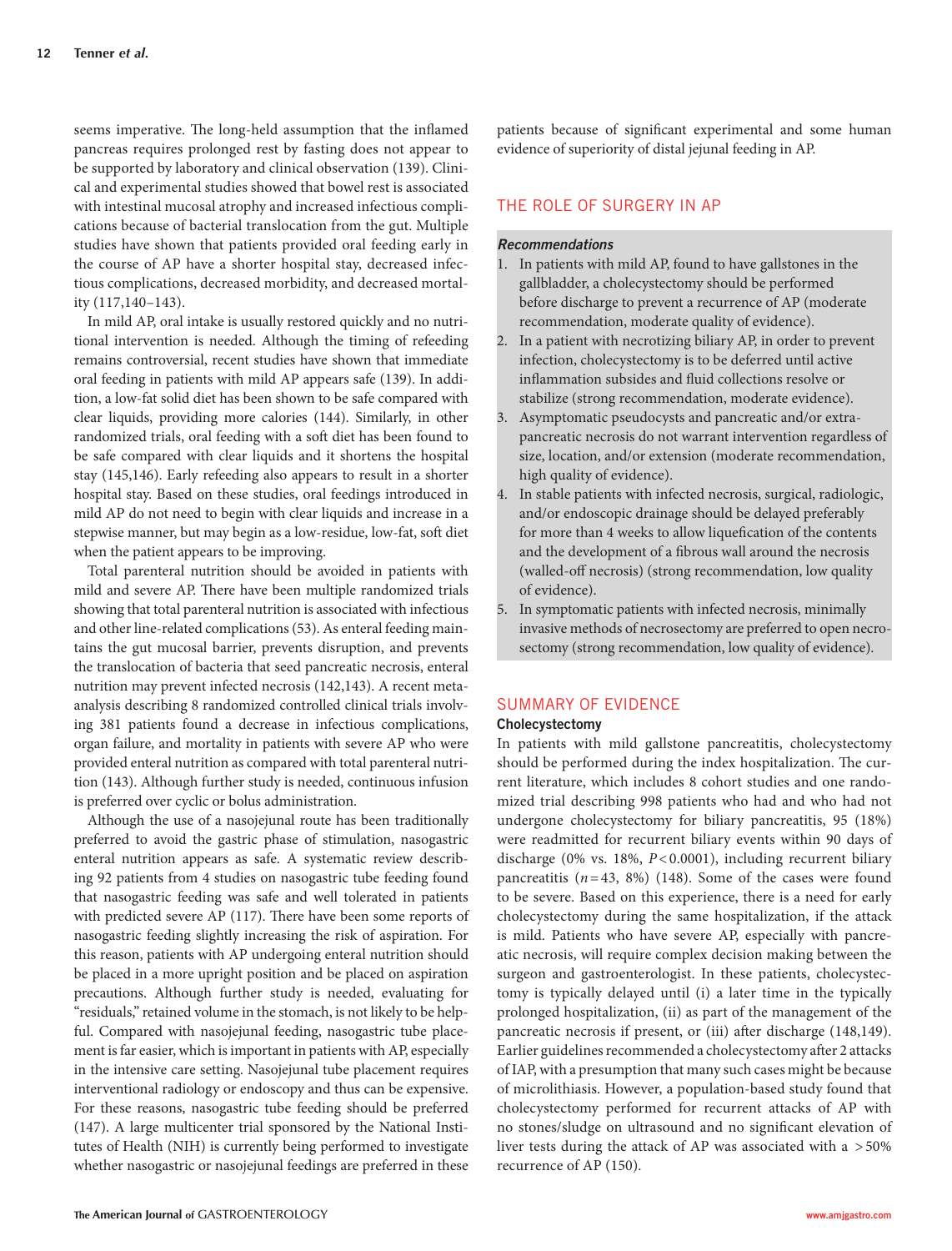In the majority of patients with gallstone pancreatitis, the common bile duct stone passes to the duodenum. Routine ERCP is not appropriate unless there is a high suspicion of a persistent common bile duct stone, manifested by an elevation in the bilirubin (151). Patients with mild AP, with normal bilirubin, can undergo laproscopic cholecystectomy with intraoperative cholangiography, and any remaining bile duct stones can be dealt with by postoperative or intraoperative ERCP. In patients with low to moderate risk, MRCP or EUS can be used preoperatively, but routine use of MRCP is unnecessary. In patients with mild AP who cannot undergo surgery, such as the frail elderly and/or those with severe comorbid disease, biliary sphincterotomy alone may be an effective way to reduce further attacks of AP, although attacks of cholecystitis may still occur (53).

# DEBRIDEMENT OF NECROSIS

Historically, open necrosectomy/debridement was the treatment of choice for infected necrosis and symptomatic sterile necrosis. Decades ago, patients with sterile necrosis underwent early debridement that resulted in increased mortality. For this reason, early open debridement for sterile necrosis was abandoned (32). However, debridement for sterile necrosis is recommended if associated with gastric outlet obstruction and/or bile duct obstruction. In patients with infected necrosis, it was falsely believed that mortality of infected necrosis was nearly 100% if debridement was not performed urgently (53,152). In a retrospective review of 53 patients with infected necrosis treated operatively (median time to surgery of 28 days) mortality fell to 22% when necrosectomy necrosis was delayed (118). After reviewing 11 studies that included 1,136 patients, the authors found that postponing necrosectomy in stable patients treated with antibiotics alone until 30 days after initial hospital admission is associated with a decreased mortality (131).

The concept that infected pancreatic necrosis requires prompt surgical debridement has also been challenged by multiple reports and case series showing that antibiotics alone can lead to resolution of infection and, in select patients, avoid surgery altogether ( 6,54 ). In one report ( 133 ) of 28 patients given antibiotics for the management of infected pancreatic necrosis, 16 avoided surgery. There were two deaths in the patients who underwent surgery and two deaths in the patients who were treated with antibiotics alone. Thus, in this report, more than half the patients were successfully treated with antibiotics and the mortality rate in both the surgical and nonsurgical groups was similar. The concept that urgent surgery is required in patients found to have infected necrosis is no longer valid. Asymptomatic pancreatic and/or extrapancreatic necrosis does not mandate intervention regardless of size, location, and extension. It will likely resolve over time, even in some cases of infected necrosis (54).

 Although unstable patients with infected necrosis should undergo urgent debridement, current consensus is that the initial management of infected necrosis for patients who are clinically stable should be a course of antibiotics before intervention to allow the inflammatory reaction to become better organized (54). If the patient remains ill and the infected necrosis has not resolved, minimally invasive necrosectomy by endoscopic, radiologic, video-assisted retroperitoneal, laparoscopic approach, or combination thereof, or open surgery is recommended once the necrosis is walled-off (54,153-156).

# MINIMALLY INVASIVE MANAGEMENT OF PANCREATIC NECROSIS

 Minimally invasive approaches to pancreatic necrosectomy including laproscopic surgery either from an anterior or retroperitoneal approach, percutaneous, radiologic catheter drainage or debridement, video-assisted or small incision-based left retroperitoneal debridement, and endoscopy are increasingly becoming the standard of care. Percutaneous drainage without necrosectomy may be the most frequently used minimally invasive method for managing fluid collections complicating necrotizing AP ( $54,68,148,152-157$ ). The overall success appears to be ~ 50 % in avoiding open surgery. In addition, endoscopic drainage of necrotic collections and/or direct endoscopic necrosectomy has been reported in several large series to be equally successful ( 53,54,155 ). Sometimes these modalities can be combined at the same time or sequentially, for example, combined percutaneous and endoscopic methods. Recently, a well-designed study from the Netherlands using a step-up approach (percutaneous catheter drainage followed by video-assisted retroperitoneal debridement)  $(68,156)$  demonstrated the superiority of the step-up approach as reflected by lower morbidity (less multiple organ failure and surgical complications) and lower costs compared with open surgical necrosectomy.

 Although these guidelines cannot discuss in detail the various methods of debridement, or the comparative effectiveness of each, because of limitations in available data and the focus of this review, several generalizations are important. Regardless of the method employed, minimally invasive approaches require the pancreatic necrosis to become organized (54,68,154-157). Whereas early in the course of the disease (within the first  $7-10$  days) pancreatic necrosis is a diffuse solid and/or semisolid inflammatory mass, after  $~1$  weeks a fibrous wall develops around the necrosis that makes removal more amenable to open and laproscopic surgery, percutaneous radiologic catheter drainage, and/or endoscopic drainage.

 Currently, a multidisciplinary consensus favors minimally invasive methods over open surgery for the management of pancreatic necrosis (54). A recent randomized controlled trial clearly demonstrated the superiority of endoscopic debridement over surgery (154). Although advances in surgical, radiologic, and endoscopic techniques exist and are in development, it must be stressed that many patients with sterile pancreatic necrosis, and select patients with infected necrosis, clinically improve to a point where no intervention is necessary (54,134). The management of patients with pancreatic necrosis should be individualized, requiring consideration of all the available data (clinical, radiologic, laboratory) and using available expertise. Early referral to a center of excellence is of paramount importance, as delaying intervention with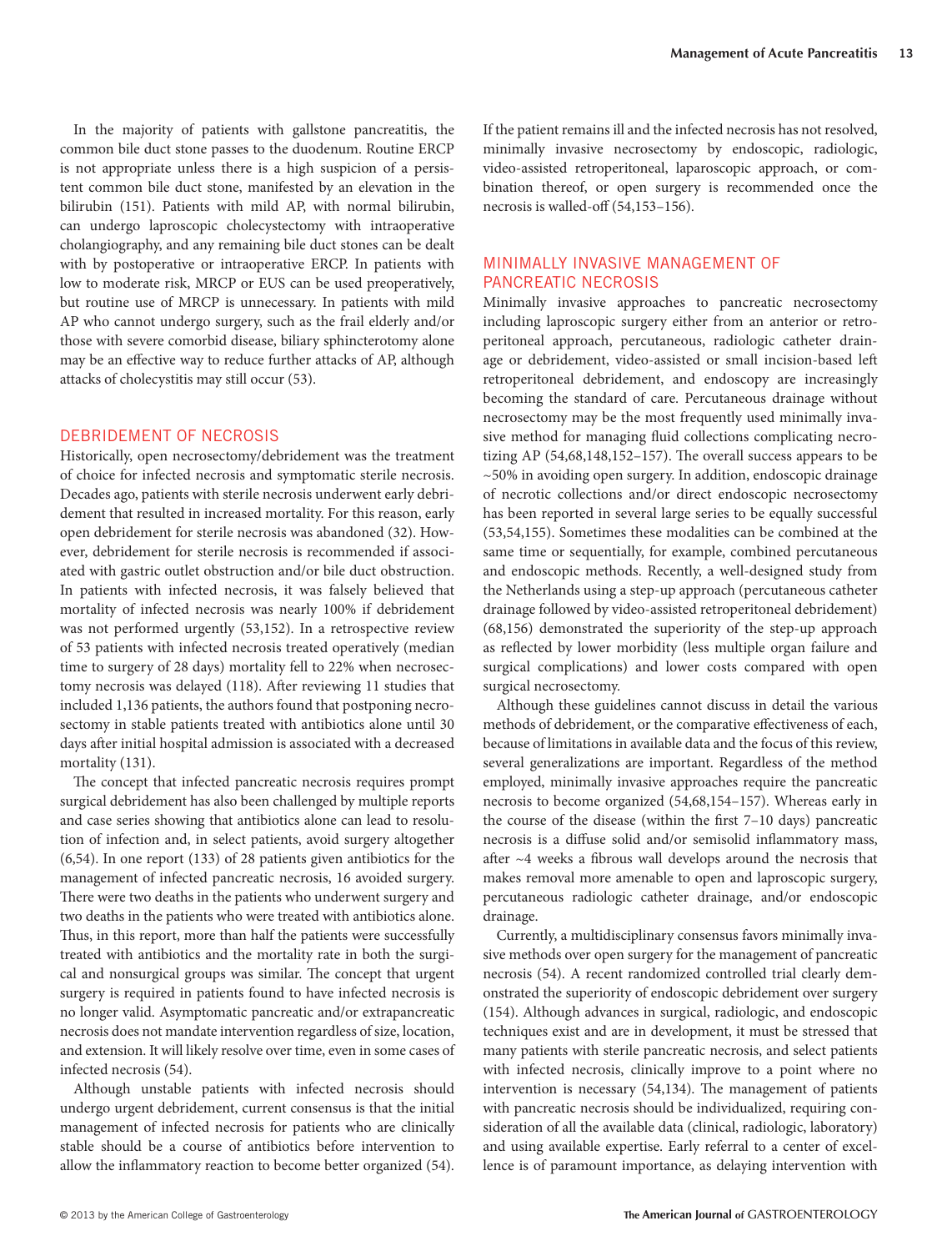maximal supportive care and using a minimally invasive approach have both been shown to reduce morbidity and mortality.

#### **CONFLICT OF INTEREST**

Guarantor of the article: Scott Tenner, MD, MPH, FACG.

**Specific author contributions:** All four authors shared equally in conceiving, initiating, and writing the manuscript.

#### **Financial support:** None.

**Potential competing interests:** None.

#### **REFERENCES**

- 1. Peery AE, Dellon ES, Lund J et al. Burden of gastrointestinal diseases in the United States: 2012 Update. Gastroenterology 2012;143:1179-87.
- 2. Fagenholz PJ, Fernandez-del Castillo C, Harris NS et al. Direct medical costs of acute pancreatitis hospitalizations in the United States . Pancreas 2007 ; 35 : 302 – 7 .
- 3. Fagenholz PJ, Castillo CF, Harris NS et al. Increasing United States hospital admissions for acute pancreatitis, 1988-2003. Ann Epidemiol 2007;17:491-7.
- 4. Yadav D, Lowenfels AB. Trends in the epidemiology of the first attack of acute pancreatitis: a systemic review. Pancreas 2006;33:323-30.
- 5. Bradley EL. A clinically based classification system of acute pancreatitis. Arch Surg 1993;128:586-90.
- 6. Banks PA, Bollen TL, Dervenis C et al. Classification of acute pancreatitis-2012: revision of Atlanta classification and definitions by international consensus. Gut 2013;62:102-11.
- 7. Busquets J, Fabregat J, Pelaez N et al. Factors influencing mortality in patients undergoing surgery for acute pancreatitis: importance of peripancreatic tissue and fluid infection. Pancreas 2013;42:285-92
- 8. Marshall JC, Cook DJ, Christou NV *et al.* Multiple organ dysfunction score: a reliable descriptor of complex clinical outcome. Crit Care Med 1995:23:1638-52.
- 9. Wall I, Badalov N, Baradarian R et al. Decreased morbidity and mortality in patients with acute pancreatitis related to aggressive intravenous hydration. Pancreas 2011;40:547-50.
- 10. Gardner TB, Vege SS, Pearson RK et al. Fluid resuscitation in acute pancreatitis. Clin Gastroenterol Hepatol 2008;6:1070-6.
- 11. Guyatt GH, Oxman AD, Vist GE et al. GRADE: an emerging consensus on rating quality of evidence and strength of recommendations. BMJ 2008;336:924-6.
- 12. Clavien PA, Robert J, Meyer P et al. Acute pancreatitis and normoamylasemia. Not an uncommon combination. Ann Surg 1989;210:614-20.
- 13. Winslet M, Hall C, London NJM. Relation of diagnostic serum amylase levels to aetiology and severity of acute pancreatitis. Gut 1992;33:982-6.
- 14. Malka D, Rosa-Hezode I. Positive and etiological diagnosis of acute pancreatitis. Gastroenterol Clin Biol 2001;25:1S153-1S68.
- 15. UK guidelines for the management of acute pancreatitis. Gut 2005;54:  $1 - 9$
- 16. Steinberg WM, DeVries JH, Wadden T et al. Longitudinal monitoring of lipase and amylase in adults with type 2 diabetes and obesity: Evidence from two phase 3 randomized clinical trials with the once-daily GLP-1 analog liraglutide. Gastroenterology 2012;121: A246.
- 17. Shah AM, Eddi R, Kothari ST et al. Acute pancreatitis with normal serum lipase: a case series. JOP 2010;11:369-72.
- 18. Kiriyama, Gabata T, Takada T et al. New diagnostic criteria of acute pancreatitis. J Hepatobiliary Pancreat Sci 2010;17:24-36.
- 19. Lippil G, Valentino M, Cervellin G. Laboratory diagnosis of acute pancreatitis: in search of the Holy Grail. Crit Rev Clin Lab Sci 2012;49:18-31.
- 20 . Balthazar EJ . Acute pancreatitis: assessment of severity with clinical and CT evaluation. Radiology 2002;223:603-13.
- 21. Arvanitakis M, Delhaye M, Maertelaere VD et al. Computed tomography and MRI in the assessment of acute pancreatitis. Gastroenterology 2004; 126:715-23.
- 22. Zaheer A, Singh VK, Qureshi RO et al. The revised Atlanta classification for acute pancreatitis: updates in imaging terminology and guidelines . Abdom Imaging 2013;38:125-36.
- 23. Bollen TL, Singh VK, Maurer R et al. Comparative evaluation of the modified CT severity index and CT severity index in assessing severity of acute pancreatitis. AJR Am J Roentgenol 2011;197:386-92.
- 24. Stimac D, Miletic D, Radic M et al. The role of non enhanced mangetic resonance imaging in the early assessment of acute pancreatitis . Am J Gastroenterol 2007;102:997-1004.
- 25. Lankisch PG, Assmus C, Lehnick D et al. Acute pancreatitis: does gender matter? Dig Dis Sci 2001;46:2470-4.
- 26. Gullo I, Migliori M, Olah A et al. Acute pancreatitis in five European countries: etiology and mortality. Pancreas 2002;24:223-7.
- 27. Lowenfels AB, Maisonneuve P, Sullivan T. The changing character of acute pancreatitis: epidemiology, etiology, and prognosis . Curr Gastroenterol Rep  $2009 \cdot 11 \cdot 97 - 103$
- 28. Johnson C, Lévy P. Detection of gallstones in acute pancreatitis: when and how? Pancreatology 2010;10:27-32.
- 29 . Moreau JA , Zinsmeister AR , Melton LJ *et al.* Gallstone pancreatitis and the effect of cholecystectomy. Mayo Clin Proc 63;466:1988.
- 30. Yadav D, O'Connell M, Papachristou GI. Natural history following the first attack of acute pancreatitis. Am J Gastroenterol 2012;107:1096-103.
- 31. Ammann RW. The natural history of alcoholic chronic pancreatitis. Intern Med 2001;40:368-75.
- 32. Steinberg W, Tenner S. Medical progress: acute pancreatitis. New Engl J Med 1994;330:1198-210.
- 33 . Rebours V , Vullierme MP , Hentic O *et al.* Smoking and the course of recurrent acute and chronic alcoholic pancreatitis: a dose-dependent relationship. Pancreas 2012;41:1219-24.
- 34 . Whitcomb DC . Genetic polymorphisms in alcoholic pancreatitis . Dig Dis Sci 2005:23:247-54.
- 35. Badalov N, Baradarian R, Iswara K et al. Drug induced acute pancreatitis: an evidence based approach. Clin Gastroenterol Hepatol 2007;101:454-76.
- 36. Fortson MR, Freeman SN, Webster PD. Clinical assessment of hyperlipidmeic pancreatitis. Am J Gastroenterol 1995;90:2134-9.
- 37. Parenti DM, Steinberg W, Kang P. Infectious causes of acute pancreatitis. Pancreas 1996;13:356-71.
- 38 . Farmer RG , Winkelman EI , Brown HB *et al.* Hyperlipoproteinemia and pancreatitis. Am J Med 1973;54:161-5.
- 39 . Toskes PP . Hyperlipidmic pancreatitis . Gastroenterol Clin North Am 1990:19:783-91.
- 40. Yadav D, Pitchumoni CS. Issues in hyperlipidemic pancreatitis. J Clin Gastroenterol 2003;36:54-62.
- 41 . Simpson WF , Adams DB , Metcalf JS *et al.* Nonfunctioning pancreatic neuroendocrine tumors presenting as pancreatitis: report of four cases . Pancreas 1988;3:223-31.
- 42. Kohler H, Lankisch PG. Acute pancreatitis and hyperamylasaemia in pancreatic carcinoma. Pancreas 1987;2:117-9.
- 43. Robertson JF, Imrie CW. Acute pancreatitis associated with carcinoma of the ampulla of Vater. Br J Surg 1987;74:395-7.
- 44. Bank S, Indaram A. Causes of acute and recurrent pancreatitis. Clinical considerations and clues to diagnosis . Gastroenterol Clin North Am 1999;28:571-89, viii.
- 45 . Banks PA . Epidemiology, natural history, and predictors of disease outcome in acute and chronic pancreatitis. Gastrointest Endosc 2002;56:S226-30.
- 46. Tandon M, Topazian M. Endoscopic ultrasound in idiopathic acute pancreatitis. Am J Gastroenterol 2001;96:705-9.
- 47. Al-Haddad M, Wallace MB. Diagnostic approach to patients with acute idiopathic pancreatitis, what should be done? World J Gastroenterol  $2008:14:1007-10$
- 48. DiMagno MJ, Dimagno EP. Pancreas divisum does not cause pancreatitis, but associates with CFTR mutations. Am J Gastroenterol 2012;107:318-20.
- 49. Steinberg WM, Chari ST, Forsmark CE et al. Controversies in clinical pancreatology: management of acute idiopathic recurrent pancreatitis. Pancreas 2003:27:103-17.
- 50. Badalov N, Tenner S, Baillie J. Prevention and treatment of post-ERCP pancreatitis. JOP 2009;10:88-97.
- 51. Cote GA, Imperiale TF, Schmidt SE et al. Similar efficacies of biliary, with or without pancreatic, sphincterotomy in treatment of idiopathic recurrent acute pancreatitis. Gastroenterology 2012;6):1502-9.
- 52. Tenner S. Initial management of acute pancreatitis: critical decisions during the first 72 hours. Am J Gastroenterol 2004;99:2489-94.
- 53. Banks PA, Freeman ML. Practice guidelines in acute pancreatitis. Am J Gastroenterol 2006;101:2379-400.
- 54. Freeman MF, Werner J, van Santvoort HC et al. Interventions for necrotizing pancreatitis. Summary of a multi-disciplinary consensus conference . Pancreas 2012;8:1176-94.
- 55. Perez A, Whang EE, Brooks DC et al. Is severity of necrotizing pancreatitis increased in extending necrosis and infected necrosis? Pancreas  $2002:25:229-33$
- 56. Bakker OJ, van Santvoort H, Besselink MG et al. Extrapancreatic necrosis without pancreatic parenchymal necrosis: a separate entity in necrotising pancreatitis? Gut 2012;18:143-9.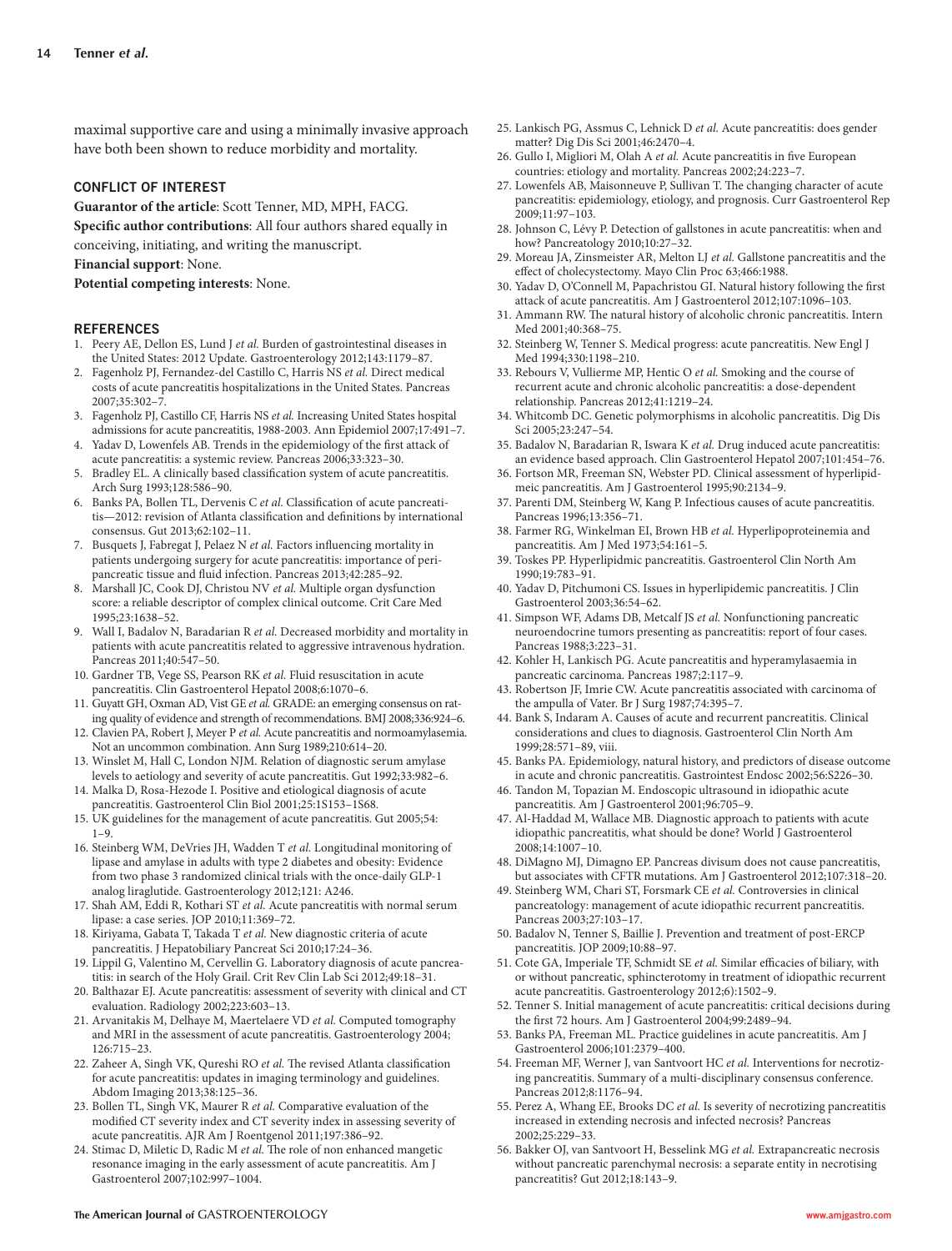- 57. Ranson JH, Pasternack BS. Statistical methods for quantifying the severity of clinical acute pancreatitis. J Surg Res 1977;22:79-91.
- 58 . Knaus WA , Draper EA , Wagner DP *et al.* APACHE II: a severity of disease classification system. Crit Care Med 1985;13:818-29.
- 59. Wu BU, Johannes RS, Sun X et al. The early prediction of mortality in acute pancreatitis: a large population-based study. Gut 2008;57:1698Y1703.
- 60. Papachristou GI, Muddana V, Yadav D et al. Comparison of BISAP, Ranson's, APACHE-II, and CTSI scores in predicting organ failure, complications, and mortality in acute pancreatitis . Am J Gastroenterol 2010;105:435-41.
- 61. Wu BU, Johannes RS, Sun X et al. Early changes in blood urea nitrogen predict mortality in acute pancreatitis. Gastroenterology 2009;137:129-35.
- 62 . Mounzer R *et al.* Comparison of existing clinical scoring systems to predict persistent organ failure in patients with acute pancreatitis. Gastroenterology 2012;142:1476-82.
- 63. Brown A, Orav J, Banks PA. Hemoconcentration is an early marker for organ failure and necrotizing pancreatitis. Pancreas 2000;20:367-72.
- 64. Lankisch PG, Mahlke R, Blum T et al. Hemoconcentration: an early marker of severe and/or necrotizing pancreatitis? A critical appraisal. Am J Gastroenterol 2001;96:2081-5.
- 65. Frossard JL, Hadengue A, Pastor CM. New serum markers for the detection of severe acute pancreatitis in humans. Am J Respir Crit Care Med 2001; 164:162-70.
- 66. Papachristou GI, Whitcomb DC. Inflammatory markers of disease severity in acute pancreatitis. Clin Lab Med 2005;25:17-37.
- 67. Balthazar EJ, Robinson DL, Megibow AJ et al. Acute pancreatitis: value of CT in establishing prognosis. Radiology 1990;174:331-6.
- 68 . van Santvoort HC , Besselink MG , Bakker OJ *et al.* A step-up approach or open necrosectomy for necrotizing pancreatitis . New Engl J Med 2013;362:1491-502.
- 69. Tran DD, Cuesta MA. Evaluation of severity in patients with acute pancreatitis. Am J Gastroenterol 1992;87:604-8.
- 70. Mofidi R, Duff MD, Wigmore SJ et al. Association between early systemic inflammatory response, severity of multiorgan dysfunction and death in acute pancreatitis. Br J Surg 2006;93:738-44.
- 71. Buter A, Imrie CW, Carter CR et al. Dynamic nature of early organ dysfunction determines outcome in acute pancreatitis. Br J Surg 2002;89: 298 – 302.
- 72. Papachristou GI, Muddana V, Yadav D et al. Increased serum creatinine is associated with pancreatic necrosis in acute pancreatitis . Am J Gastroenterol 2010;105:1451-2.
- 73. Heller SJ, Noordhoek E, Tenner SM et al. Pleural effusion as a predictor of severity in acute pancreatitis. Pancreas 1997;15:222-5.
- 74. Funnell IC, Bornman PC, Weakley SP et al. Obesity: an important prognostic factor in acute pancreatitis. Br J Surg 1993;80:484-6.
- 75 . Mann DV , Hershman MJ , Hittinger R *et al.* Multicentre audit of death from acute pancreatitis. Br J Surg 1994;81:890-3.
- 76. Mutinga M, Rosenbluth A, Tenner SM *et al.* Does mortality occur early or late in acute pancreatitis? Int J Pancreatol 2000;28:91-5.
- 77. Johnson CD, Abu-Hilal M. Persistent organ failure during the first week as a marker of fatal outcome in acute pancreatitis. Gut 2004;53:  $1340 - 4$ .
- 78. Lytras D, Manes K, Triantopoulou C et al. Persistent early organ failure: defining the high risk group of patients with severe acute pancreatitis. Pancreas 2008;36:249-54.
- 79. Kerner T, Vollmar B, Menger MD et al. Determinants of pancreatic microcirculation in acute pancreatitis in rats. J Surg Res 1996;62:165-71.
- 80. Bassi D, Kollias N, Fernandez-del Castillo C et al. Impairment of pancreatic microcirculation correlates with the severity of acute experimental pancreatitis. J Am Coll Surg 1994;179:257-63.
- 81. Inoue K, Hirota M, Beppu T et al. Angiographicfeatures in acute pancreatitis: the severity of abdominal vessel ischemic change reflects the severity of acute pancreatitis. JOP 2003;4:207-13.
- 82. Bize P, Platon A, Becker C. Perfusion measurement in acute pancreatitis using dynamic perfusion MD CT. Am J Radiol 2006;186:114-8.
- 83. Wu BU, Hwang JQ, Gardner TH et al. Lactated Ringer's solution reduces systemic inflammation compared with saline in patients with acute pancreatitis. Clin Gastroenterol Hepatol 2011;9:710-7.
- 84. Takeda K, Mikami Y, Fukuyama S et al. Pancreatic ischemia associated with vasospasm in the early phase of human acute necrotizing pancreatitis. Pancreas 2005:30:40-9.
- 85. Gardner TB, Vege SS, Chari ST et al. Faster rate of initial fluid resuscitation in severe acute pancreatitis diminishes in-hospital mortality . Pancreatology 2009;9:770-6.
- 86. Warndorf MG, Kurtzman JT, Bartel MJ et al. Early fluid resuscitation reduces morbidity among patients with acute pancreatitis . Clin Gastroenterol Hepatol 2011;9:705-9.
- 87. Mao EQ, Fei J, Peng YB et al. Rapid hemodilution is associated with increased sepsis and mortality among patients with severe acute pancreatitis. Chin Med J (Engl) 2010;123:1639-44.
- 88. de-Madaria E, Soler-Sala G, Sánchez-Paya J et al. Influence of fluid therapy on the prognosis of acute pancreatitis: a prospective cohort study. Am J Gastroenterol 2011;106:1843-50.
- 89. Khajavi MR, Etezadi F, Moharari RS et al. Effects of normal saline vs. lactated Ringer's during renal transplantation. Renal Fail 2008;30:535-9.
- 90. Cho YS, Lim H, Kim SH. Comparison of lactated Ringer's solution and 0.9% saline in the treatment of rhabdomyolysis induced by doxylamine intoxication. Emerg Med J 2007;24:276-80.
- 91. Eckerwall G, Olin H, Andersson B et al. Fluid resuscitation and nutritional support during severe acute pancreatitis in the past: what have we learned and how can we do better? Clin Nutr 2006;25:497-504.
- 92. Acosta JM, Ledesma CL. Gallstone migration as a cause of acute pancreatitis. N Engl J Med 1974;290:484-7.
- 93. Neoptolemos JP, London NJ, James D et al. Controlled trail of urgent endoscopic retrograde cholangiopancreatography and endoscopic sphincterotomy versus conservative management for acute pancreatitis due to gallstones. Lancet 1988;3:979-83.
- 94. Fan ST, Lai EC, Mok FP et al. Early treatment of acute biliary pancreatitis by endoscopic papillotomy. New Engl J Med 1993;328:228-32.
- 95. Folsch UR, Nitsche R, Ludtke R et al. Early ERCP and papillotomy compared with conservative treatment for acute biliary pancreatitis . N Engl J Med 1997;336:237-42.
- 96. Arguedas MR, Dupont AW, Wilcox CM. Where do ERCP, endoscopic ultrasound, magnetic resonance cholangiopancreatography, and intraoperative cholangiography fit in the management of acute biliary pancreatitis? A decision analysis model. Am J Gastroenterol 2001;96:2892-9.
- 97. Moretti A, Papi C, Aratari A et al. Is early endoscopic retrograde cholangiopancreatography useful in the management of acute biliary pancreatitis? A meta-analysis of randomized controlled trials . Div Liver Dis 2008;40:379-85.
- 98. Freeman ML, DiSario JA, Nelson DB et al. Risk factors for post-ERCP pancreatitis: a prospective, multicenter study. Gastrointest Endosc 2001:54:425-34.
- 99. Mehta SN, Pavone E, Barkun JS et al. Predictors of post-ERCP complications in patients with suspected choledocholithiasis. Endoscopy 1998;30:457-63.
- 100. Lella F, Bagnolo F, Colombo E et al. A simple way of avoiding post-ERCP pancreatitis. Gastrointest Endosc 2004;59:830-4.
- 101. Artifon EL, Sakai P, Cunha JE et al. Guidewire cannulation reduces risk of post-ERCP pancreatitis and facilitates bile duct cannulation . Am J Gastroenterol 2007;102:2147-53.
- 102. Mariani A, Giussani A, Di Leo M et al. Guidewire biliary cannulation does not reduce post-ERCP pancreatitis compared with the contrast injection technique in low-risk and high-risk patients . Gastrointest Endosc 2012:75:339-46
- 103. Cheung J, Tsoi KK, Quan WL et al. Guidewire versus conventional contrast cannulation of the common bile duct for the prevention of post-ERCP pancreatitis: a systematic review and meta-analysis . Gastrointest Endosc 2009;70:1211-9.
- 104. Adler DG, Verma D, Hilden K et al. Dye-free wire-guided cannulation of the biliary tree during ERCP is associated with high success and low complication rates: outcomes in a single operator experience of 822 cases . J Clin Gastroenterol 2010;44:e57-62.
- 105. Andriulli A, Forlano R, Napolitano G et al. Pancreatic duct stents in the prophylaxis of pancreatic damage after endoscopic retrograde cholangiopancreatography: a systematic analysis of benefits and associated risks. Digestion 2007;75:156-63.
- 106. Rashdan A, Fogel EL, McHenry Jr L et al. Improved stent characteristics for prophylaxis of post-ERCP pancreatitis . Clin Gastroenterol Hepatol 2004;2:322-9.
- 107. Das A, Singh P, Sivak Jr MV *et al.* Pancreatic-stent placement for prevention of post-ERCP pancreatitis: a cost effectiveness analysis. Gastrointest Endosc 2007;65:960-8.
- 108. Freeman ML. Pancreatic stents for prevention of postendoscopic retrograde cholangiopancreatography pancreatitis . Clin Gastroenterol Hepatol  $2007.5.1354 - 65$
- 109. Sotoudehmanesh R, Khatibian M, Kolahdoozan S et al. Indomethacin may reduce the incidence and severity of acute pancreatitis after ERCP. Am J Gastroenterog 2007;102:978-83.